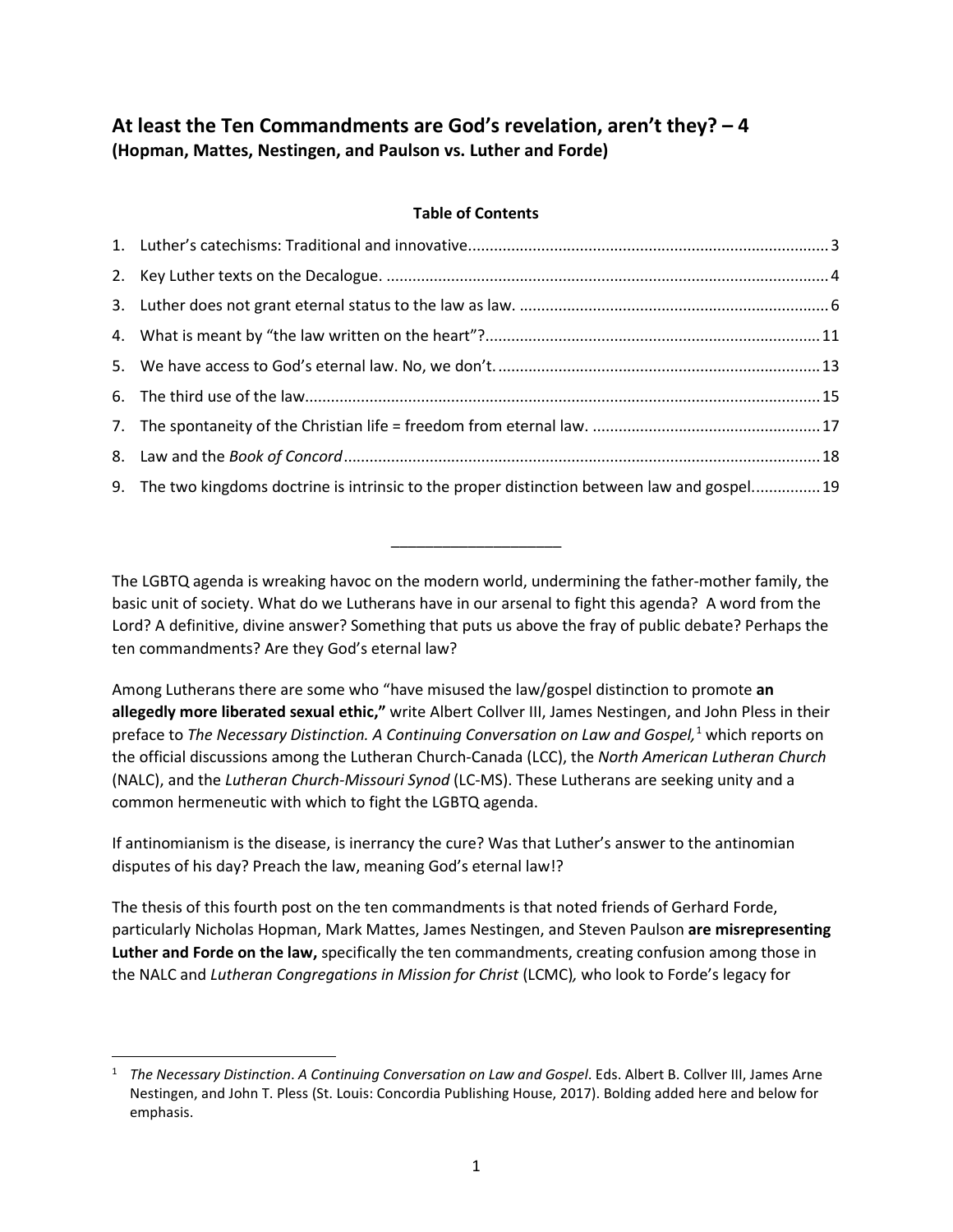leadership. Though these friends of Forde may differ with the LC-MS on the ordination of women, in the battle against the LGBTQ agenda they want **to use the Bible as inerrantists do.**

To counter antinomianism today with eternal law, these Forde friends appeal to Luther in the *Antinomian Disputations* of the late 1530s. Nicholas Hopman even claims that the *Antinomian Disputations* should be the definitive texts for understanding Luther on the law:

"Luther dealt **most directly** with the role of **the law** in the Christian life in the *Antinomian Disputations.* **More than on any other occasion** he was forced by the Antinomians, quite late in his life, to praise and support the preaching of **the law** in the church."[2](#page-1-0)

The superlatives "most" and "more than on any other occasion" indicate that if the later Luther wrote in support of the Decalogue as God's eternal law, then that should be regarded as his definitive, mature view. The title of a recent translation of the *Antinomian Disputations*: *Solus Decalogus Aeternus* [3](#page-1-1) – "only the Decalogue is eternal<sup>"[4](#page-1-2)</sup> – seems to seal the deal. But the title is a classic example of the verdict first, evidence second, fallacy. The title delivers the verdict: The Decalogue is God's eternal law. No need to review the evidence. Nothing to see here folks, move along.

The problem is: The evidence conflicts with the verdict. The evidence shows that Luther did not grant eternal status to the law as law. Rather, the evidence shows that the later Luther, like the early Luther, taught that law, even the Decalogue, is always natural, not supernatural, that is, not God's eternal law.

Moreover, the *Antinomian Disputations* are not some long buried, recently rediscovered evidence for inerrancy and eternal law. Forde knew these texts which his friends now claim as proof of eternal law. Forde even dealt with them long ago in his 1972 *The Law-Gospel Debate.* In his 1987 essay, *Radical Lutheranism,* Forde notes how Lutheranism "has resorted mostly to **a dogmatic absolutism** largely dependent on a view of **scriptural inerrancy,** which usually brought with it **disguised moral absolutisms** of various sorts as well."[5](#page-1-3)

Yet today, because ELCA Lutherans "have **misused the law/gospel distinction** to promote an allegedly more liberated sexual ethic,"<sup>[6](#page-1-4)</sup> some of Forde's friends are proposing to regard the ten commandments as God's eternal law, thus embracing **"scriptural inerrancy"** with its **"disguised moral absolutisms."** This move is a false solution to antinomianism, a retreat into the errors of yesterday. As Forde writes:

<span id="page-1-0"></span><sup>2</sup> Nicholas Hopman, "Antinomian Disputations and *lex aeterna*," *Lutheran Quarterly* 30 (2016) 172. See also, Steven Paulson, "Forde Lives!" The Essential Forde. Gerhard O. Forde. Distinguishing Law and Gospel. Eds. Nicholas Hopman, Mark C. Mattes, and Steven D. Paulson (Minneapolis: Fortress Press, 2019) 25. Paulson twice inserts quotes from the *Antinomian Disputations* to imply that by law Luther means God's eternal moral law.

<span id="page-1-1"></span><sup>3</sup> *Solus Decalogus Est Aeternus, Martin Luther's Complete Antinomian Theses and Disputations*. Ed. Holger Sonntag (Minneapolis: Cygnus, 2008).

<span id="page-1-2"></span><sup>4</sup> *Solus Decalogus Est Aeternus,* 129. First Disputation, Thirty-Fourth Argument.

<span id="page-1-3"></span><sup>5</sup> *Forde*, "Radical Lutheranism," *Lutheran Quarterly* 1 (1987) 12-13.

<span id="page-1-4"></span><sup>6</sup> Albert B. Collver III, James Arne Nestingen, John T. Pless, "Preface," *The Necessary Distinction*, 10.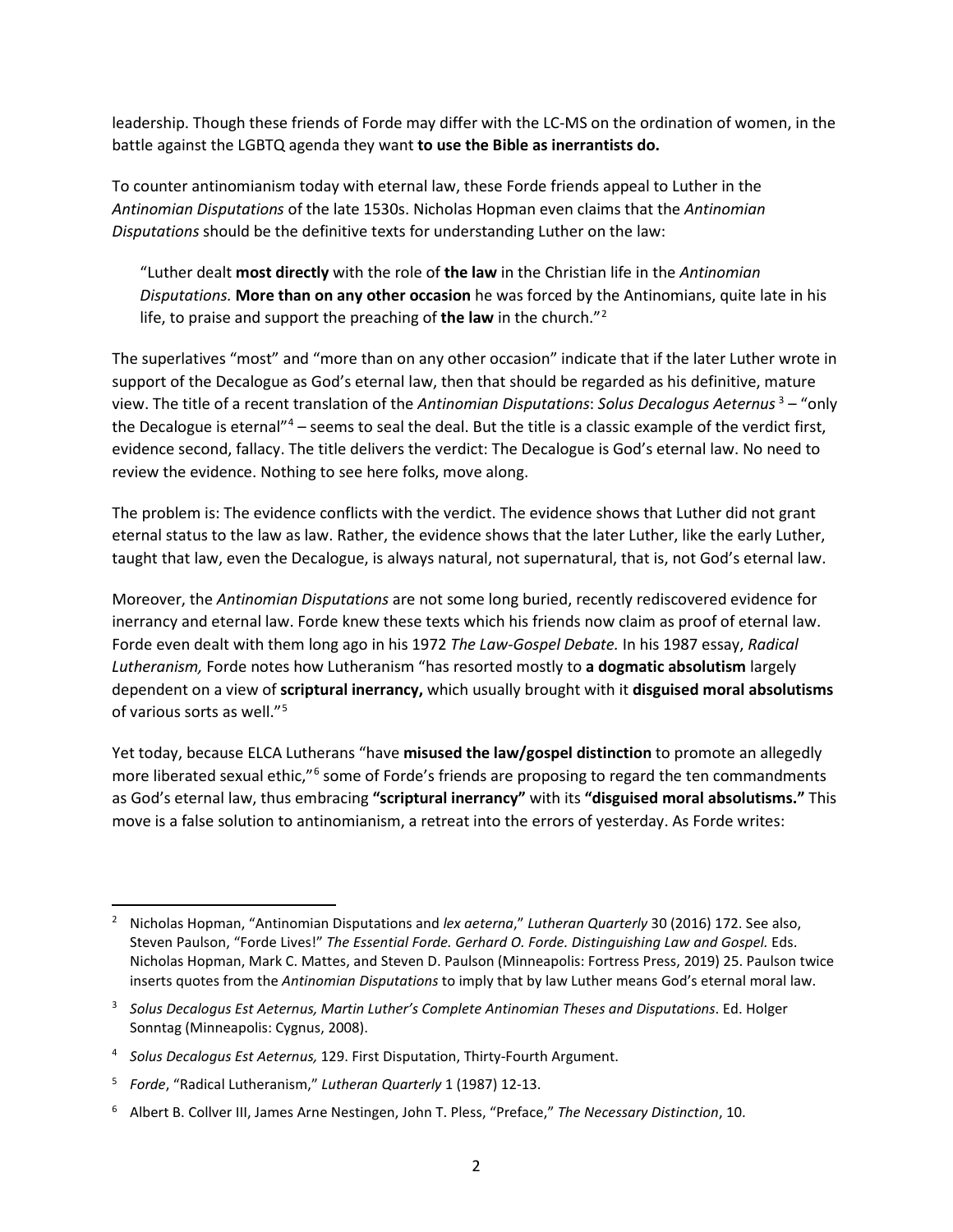"Where the gospel of justification by faith is not comprehended in its full eschatological sense, as bringing end and new beginning, death and new life, there will be **trouble with the law. Where the gospel is not grasped, the law will not be grasped either."[7](#page-2-1)**

"Precisely the proper distinction between law and gospel **limits and humanizes the law.**"[8](#page-2-2)

Which brings us to the problem at hand: What is "the law"? Are the ten commandments God's eternal law? Or is law always natural and human? Forde shows that there are **two ways of defining law,** and they lead to two very different theologies.<sup>[9](#page-2-3)</sup> Therefore, below, after introductory comments on the ten commandments and a few Luther texts on the Decalogue, there is a series of tables contrasting the position of Hopman, Mattes, Paulson, and Nestingen (the Decalogue is eternal law; left-hand column) with Forde's position (the law is always natural, not supernatural; right-hand column).

As Forde notes below, where the law is eternal as law, there will be a **one-kingdom** theology, governed by the **"revealed law"** of the Bible. Where the gospel is rightly understood to "limit and humanize the law,"[10](#page-2-4) Luther's **two kingdom theology** will come into view as **a necessary consequence** of the gospel itself, along with Christian freedom with down-to-earth implications, including the proper use of common reason as the moral arbiter in God's left-hand kingdom.

# <span id="page-2-0"></span>**1. Luther's catechisms: Traditional and innovative.**

Prior to the printing press only the well-educated, social elite had access to prayer books and catechetical materials. For the wider population instruction in the Christian faith was done through sermons, stained glass windows, pageants, miracle plays, and even statues.

The invention of printing in the fifteenth century, however, dramatically increased both the supply and demand for catechetical materials in the language of the people. These booklets employed a variety of formats. Some were based on a threefold scheme: Faith, hope, and love (the creed, the Lord's Prayer, and the ten commandments). Others were based on the seven vices and seven virtues. And still others included the Hail Mary, the creed, the Lord's Prayer, and the art of dying well. In short, the format of catechetical materials prior to Luther varied widely and was not a neat package, presented in a set fashion.

<span id="page-2-1"></span><sup>7</sup> Gerhard O. Forde, "Justification and this world," *Christian Dogmatics.* Eds. Carl E. Braaten and Robert W. Jenson (Philadelphia: Fortress Press, 1984) 2:448.

<span id="page-2-2"></span><sup>8</sup> Forde, "Forensic Justification and the Law in Lutheran Theology," *Justification by Faith. Lutherans and Catholics in Dialogue VII.* Eds. H. George Anderson, T. Austin Murphy, Joseph A. Burgess (Minneapolis: Augsburg Publishing House, 1985) 301.

<span id="page-2-3"></span><sup>9</sup> Forde, The *Law-Gospel Debate*, 185: "The theological systems which result from these two ways of defining law are also quite different."

<span id="page-2-4"></span><sup>10</sup> Forde: "Forensic Justification and Law in Lutheran Theology," *Justification by Faith. Lutherans and Catholics in Dialogue* VII, 301.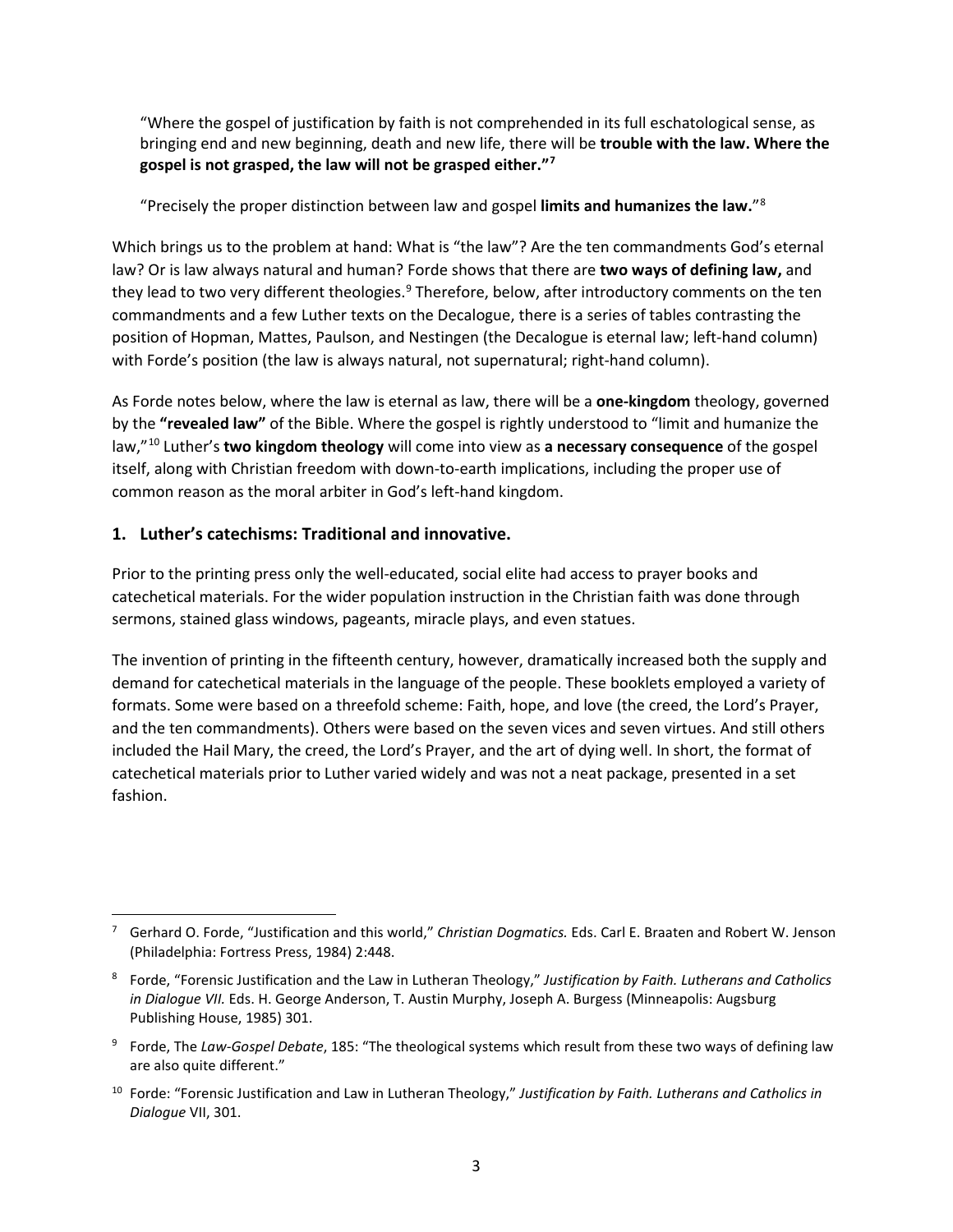In addition, the quality of prayer books varied widely. Some were highly regarded, and many others were based on extravagant claims. Luther realized that what people needed was material of better quality in a format they would recognize and easily accept.

Therefore when Luther produced his own *Little Prayer Book* (1522), he chose a format common in the better prayer books of the Roman church, although he reduced their complex catalogue of sins to the ten commandments alone. He adapted this same format in his catechisms of 1528-29, refining and honing the content with an ear to current needs. For example, a dispute between Agricola and Melanchthon over how frequently believers should repent for their sins also influenced how he presented the ten commandments.<sup>[11](#page-3-1)</sup> Agricola feared hammering people about sin, while Melanchthon worried about cheap grace. Luther provided a middle way by presenting the ten commandments as both prohibitions of harmful behavior and then as instruction for good behavior. For example, the explanation for the seventh commandment: "Do not steal," reads: "We are to fear and love God, so that we neither take our neighbor's money or property, nor acquire them by offering shoddy merchandise or crooked deals, but instead help them to improve and protect their property and income."[12](#page-3-2) **The commandments** present, as Forde writes, "what anyone who properly consults his or her **reason** would have to acknowledge as good and right—exemplified, say, by **the golden rule.**"[13](#page-3-3)

\* \* \* \* \*

## <span id="page-3-0"></span>**2. Key Luther texts on the Decalogue.**

Below are representative Luther quotes from 1525 and 1535 on the decalogue as natural, human, and changing and also as "God's greatest gift," and even eternal, but not as eternal law.

#### 1525: *How Christians Should Regard Moses*:

- "This text [Exodus 20:1] makes it clear that even the **Ten Commandments do not pertain to us.**"[14](#page-3-4)
- "The Gentiles are **not obligated to obey Moses.** Moses is the *Sachsenspiegel* for the Jews."[15](#page-3-5)

1528: *Large Catechism:*

• *"*[W]e should prize and value them [the ten commandments] above all other teachings as the **greatest treasure God has given us.**"[16](#page-3-6) [See Forde: "The rejection of monastic vows, and with them the quest for one's own holiness, meant for Luther **a new understanding of and love for God's commandments.** What God commands takes us into the natural, created world. Here the proper place of **'natural law'** is to be found. **By natural law most seem to mean 'supernatural'** 

<span id="page-3-1"></span><sup>11</sup> Scott H. Hendrix, *Martin Luther. Visionary Reformer* (New Haven: Yale University Press, 2015) 196.

<span id="page-3-2"></span><sup>12</sup> Small Catechism, 1:13-14; *Book of Concord* (Tappert, 343; Kolb/Wengert, 353).

<span id="page-3-3"></span><sup>13</sup> Forde, "Justification and This World," *Christian Dogmatics*, 2:454-56.

<span id="page-3-4"></span><sup>14</sup> *LW* 35:165.

<span id="page-3-5"></span><sup>15</sup> *LW* 35:167.

<span id="page-3-6"></span><sup>16</sup> Large Catechism, The First Part:333, *Book of Concord* (Tappert 411; Kolb/Wengert 431).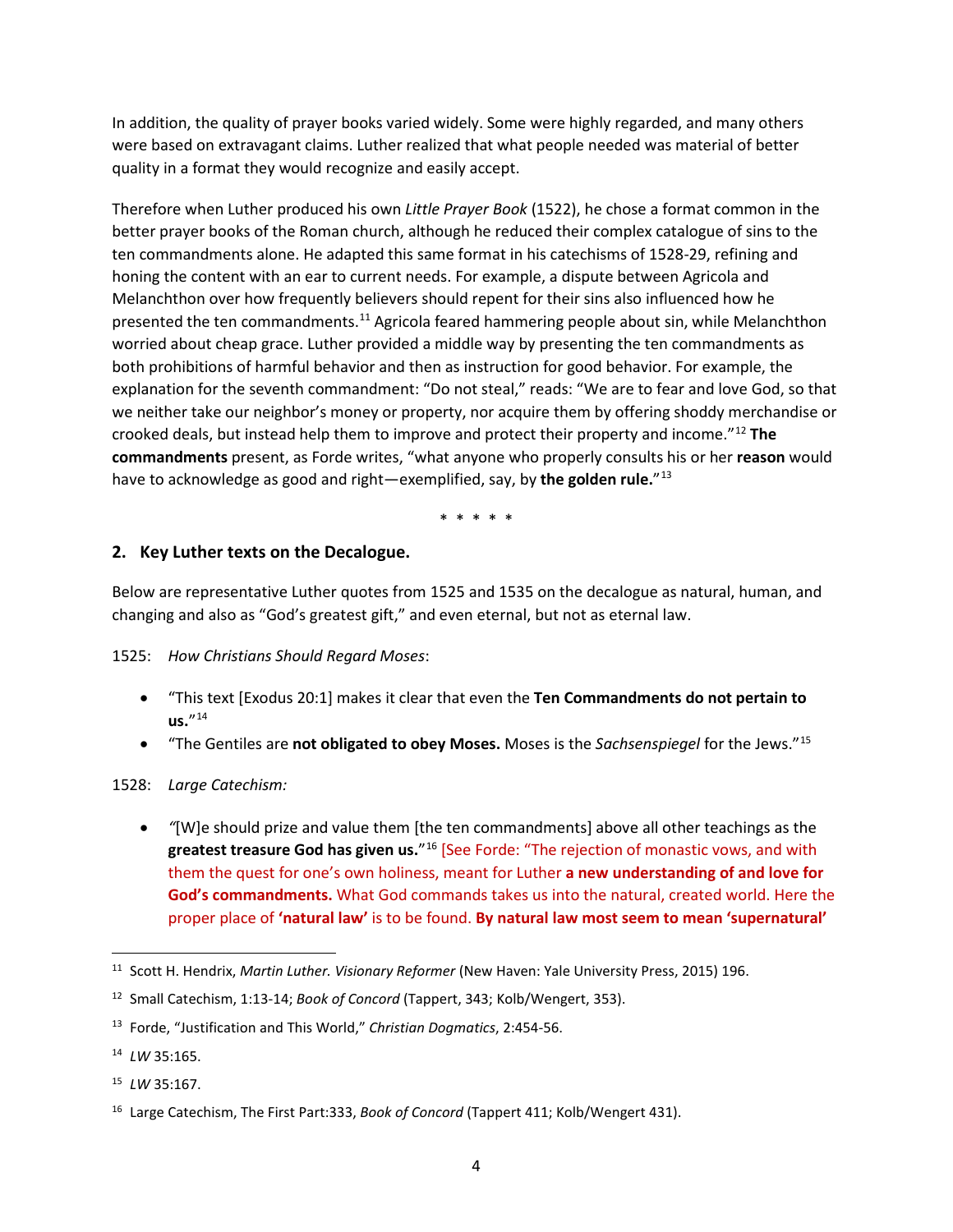**law**, a law built into the universe which, if followed, leads to eternal bliss, a kind of built-in permanent escape mechanism. Revealed law is then something like the completion, the clarification of what has been dimmed by the fall, the final extension of the escape ladder. **That is not what Luther meant by it, even when he compared and often identified the commandments of God with 'natural law.' He meant precisely** *natural* **and not supernatural law."** [17](#page-4-0)]

#### 1535: *Theses Concerning Faith and Law*:

• "52. For if we have Christ, we can easily establish laws and shall judge all things rightly. 53. **Indeed, we would make new decalogues, as Paul does in all the epistles, and Peter, but above all Christ in the gospel.**" 54. And **these decalogues are clearer** than the decalogue of Moses, just as the countenance of Christ is brighter than the countenance of Moses [II Cor. 3:7-11]."[18](#page-4-1)

### 1537: *The Antinomian Disputations*:

- "The decalogue, however, is greater and better because it is **written in the hearts and minds of all** and will remain with us even in the coming life. Yet not so circumcision, as baptism also will not remain, but **only the decalogue is eternal**—as such, that is, **not as law**—because in the coming life things will be like what the decalogue has been demanding here."<sup>[19](#page-4-2)</sup> [See Forde: "Luther argued that the law in the sense of the decalogue can be said to be eternal, but **only because the reality, the** *res***, which is its fulfillment, is eternal.** In this case the Antinomians had held that the law, like circumcision, is abolished at a point in time. Luther replied that circumcision, like baptism, is temporal, 'but only the decalogue is eternal, *in its reality*, however, *not as law***,** because in the future life those things which the law demands will be realized.' **The decalogue remains eternally in the sense that the reality demanded remains, but** *not as law….***The point seems to be that Luther did not want to grant eternal status to the law as law.**"[20](#page-4-3)]
- "45. For the law, as it was before Christ, certainly accused us; but under Christ, it is placated by the remission of sins; and then it is to be **fulfilled in the Spirit.** ["Fulfilled in the Spirit" means the law is not eternal as law. The law is for this world. It does not give us a window into heaven.] 46. Thus, after Christ in the coming life, there it will remain as fulfilled, when that, what it meanwhile demands, is brought about—**the new creature.** ["The new creature" is another way of saying that the law is not eternal as law. See Forde below on "the promise of a new content": "Christ enters in the form of *this* age, 'under the law. He takes the 'form of a servant.' For the time being man has access to the gospel only under this form. But the gospel also involves the fact that Christ could enter the form of this world only to die and **to break the bonds of this**

<span id="page-4-0"></span><sup>17</sup> Forde, "Justification and This World," *Christian Dogmatics*, 2:454-56.

<span id="page-4-1"></span><sup>18</sup> *LW* 34:112-13.

<span id="page-4-2"></span><sup>19</sup> *Solus Decalogus Est Aeternus,* 127, 129. From the First Disputation, Thirty-Fourth Argument.

<span id="page-4-3"></span><sup>20</sup> Forde, *The Law-Gospel Debate*, 183-84. First Disputation, Thirty-Fourth Argument, the first quote under *Antinomian Disputations* above page 4.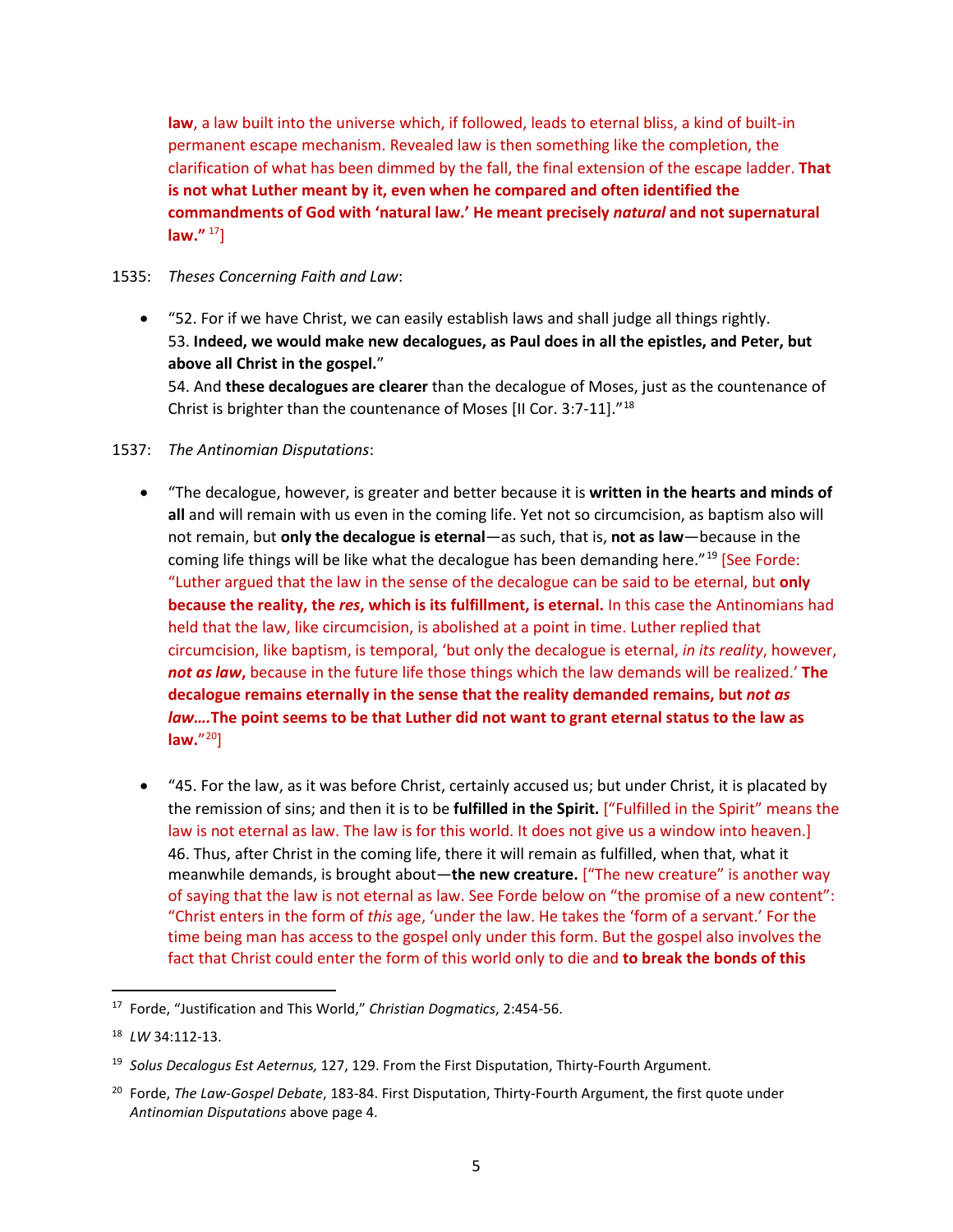**form by the resurrection.** Christ became the *end* of the old form, and he now offers to faith **the promise of a new 'content.' But because of the nature of Christ's appearance in this world**, faith enjoins man to live for the time being where he is and to become a proper steward of the form of this age. $"^{21}$ 

47. **For never will the law be removed in eternity**, but it will remain, either as to be fulfilled in those damned, or as fulfilled in those blessed. [The law is **not eternal as law.**] 48. These true disciples of Satan seem to think that the law is something temporal that has

ceased under Christ, like circumcision.["22](#page-5-2)

• "40. For Christ came to save what was lost (Matt 18:11), and **to restore everything**, as Peter states (Acts 3:21).

41. Therefore **the law is not eliminated by Christ**, **but restored**, so that Adam might become such as he was and even better."<sup>[23](#page-5-3)</sup> [The law is restored to its creaturely status. Forde: "Precisely the proper distinction between law and gospel limits and **humanizes** the law."[24\]](#page-5-4)

\* \* \* \* \*

#### **Hopman, Mattes, Nestingen, and Paulson: The law is eternal. Forde: Luther did not grant eternal status to the law as law** The claim Hopman, Mattes, Nestingen, and Paulson make about Luther in the *Antinomian Disputations*: Law is eternal because it reveals the shape of life God intends for this world and the next. Nestingen: "Terminated by the Gospel, the Law can no longer accuse in the conscience. For faith, it is dead and finished. But **its significance continues**, in fact, **Luther** will say **for all eternity.13** [See #1 below.] **As my longtime friend and colleague Gerhard Forde pointed out**, this is the key to understanding Luther's statements on **the eternal quality of the law.** The Law is not eternal in the sense of Augustine's *lex aeterna* doctrine—then it would displace the Gospel. But **it is eternal in the eschatological sense.** Its significance points ahead of itself to **the shape of life God intends for** the creation and **the new creation. The significance of the Law** is that it In contrast, Forde argues that for Luther law is an existential power. It is eternal because, like sin and death, it is the way of this world. But law is not an eternal ideal or order known through the miracle of scriptural inerrancy. Forde: "The proper relationship between man and God **could not**, in Luther's view, be understood in terms of **an objective legal order**…. This means that law, for Luther, **cannot be** *identified* **with any set of propositions or prescriptions, be it the decalogue or any other code.** Law is *anything* which frightens and accuses 'the conscience.' The bolt of lightning, the rustling of a dry leaf on a dark night, the decalogue, the 'natural' law' of the philosopher, or even (or perhaps most particularly) the preaching of the cross itself—all of these can and do become the voice of the law.

## <span id="page-5-0"></span>**3. Luther does not grant eternal status to the law as law.**

<span id="page-5-1"></span><sup>21</sup> Forde, *The Law-Gospel Debate*, 214-15.

<span id="page-5-2"></span><sup>22</sup> *Solus Decalogus Est Aeternus*, 141. From the Second Disputation, Second Set of Theses.

<span id="page-5-3"></span><sup>23</sup> *WA* 39/1.354; *Solus Decalogus Est Aeternus*, 239. From the Second Disputation, Fourth Set of Theses (4:40-41).

<span id="page-5-4"></span><sup>24</sup> Forde, "Forensic Justification and Law in Lutheran Theology," *Lutherans and Catholics in Dialogue* VII, 301.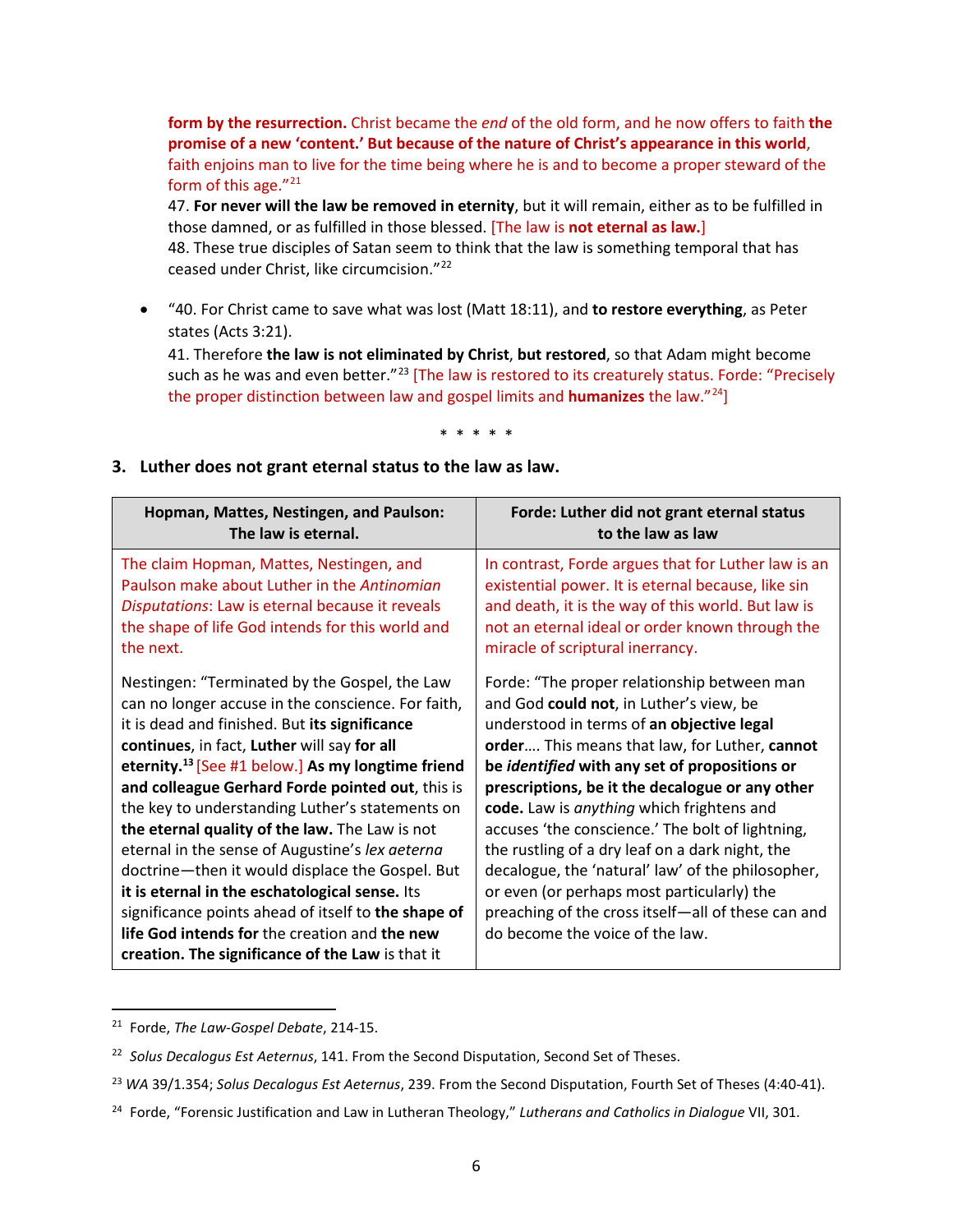| Hopman, Mattes, Nestingen, and Paulson:                                                                                                                                                                                                                                                                                 | Forde: Luther did not grant eternal status                                                                                                                                                                                                                                                |  |  |  |
|-------------------------------------------------------------------------------------------------------------------------------------------------------------------------------------------------------------------------------------------------------------------------------------------------------------------------|-------------------------------------------------------------------------------------------------------------------------------------------------------------------------------------------------------------------------------------------------------------------------------------------|--|--|--|
| The law is eternal.                                                                                                                                                                                                                                                                                                     | to the law as law                                                                                                                                                                                                                                                                         |  |  |  |
| points ahead to the shape of life when God<br>completes what He has begun in Christ Jesus."25<br>Six points:                                                                                                                                                                                                            | "Law remains, in view of its potentially changing<br>appearance, in a certain sense hidden. Its<br>content will depend upon the concrete situation<br>in creation at a given time; man cannot have it in                                                                                  |  |  |  |
| 1. Nestingen misleads: "But its [the law's]                                                                                                                                                                                                                                                                             | the form of eternal principles in advance of any                                                                                                                                                                                                                                          |  |  |  |
| significance continues, in fact, Luther will say for                                                                                                                                                                                                                                                                    | concrete situation.                                                                                                                                                                                                                                                                       |  |  |  |
| all eternity. <sup>13"</sup> Footnote 13: "3:40-41, WA 39.1,                                                                                                                                                                                                                                                            | "This means that for Luther law does not                                                                                                                                                                                                                                                  |  |  |  |
| 354. See also 2:47, 348." [Nestingen does not                                                                                                                                                                                                                                                                           | constitute, as it does for orthodoxy, a fixed                                                                                                                                                                                                                                             |  |  |  |
| translate these texts but merely cites them in the                                                                                                                                                                                                                                                                      | scheme according to which God and his                                                                                                                                                                                                                                                     |  |  |  |
| Weimar Ausgabe and adds his judgment that                                                                                                                                                                                                                                                                               | revelation can be 'figured out."32                                                                                                                                                                                                                                                        |  |  |  |
| Luther regarded the law as eternal.]                                                                                                                                                                                                                                                                                    | "This eschatological understanding of law                                                                                                                                                                                                                                                 |  |  |  |
| 2. Nestingen omits Luther's statement that the                                                                                                                                                                                                                                                                          | necessitates a fundamental reorientation at a                                                                                                                                                                                                                                             |  |  |  |
| law is not eternal as law: "[O]nly the decalogue is                                                                                                                                                                                                                                                                     | number of crucial points. First, of course, is it                                                                                                                                                                                                                                         |  |  |  |
| eternal-as such, that is, not as law." [See the                                                                                                                                                                                                                                                                         | means that the orthodox concept of law is                                                                                                                                                                                                                                                 |  |  |  |
| text in its context on page 5 above, footnote 16.]                                                                                                                                                                                                                                                                      | displaced. Law cannot be understood as a lex                                                                                                                                                                                                                                              |  |  |  |
| 3. Nestingen gives an incorrect citation (3:40-41)                                                                                                                                                                                                                                                                      | aeterna in the sense that the orthodox held-an                                                                                                                                                                                                                                            |  |  |  |
| for the first text. It should be 4:40-41: "For Christ                                                                                                                                                                                                                                                                   | eternal standard which governs the system."33                                                                                                                                                                                                                                             |  |  |  |
| came to save what was lost (Matt 18:11), and to                                                                                                                                                                                                                                                                         | "Law is a general term for describing the nature                                                                                                                                                                                                                                          |  |  |  |
| restore everything, as Peter states (Acts 3:21).                                                                                                                                                                                                                                                                        | of man's existence in this age. It is the command                                                                                                                                                                                                                                         |  |  |  |
| Therefore, the law is not eliminated by Christ,                                                                                                                                                                                                                                                                         | which man meets in society, demanding order,                                                                                                                                                                                                                                              |  |  |  |
| but restored, so that Adam might become such                                                                                                                                                                                                                                                                            | and it is also the judgment of his way of life                                                                                                                                                                                                                                            |  |  |  |
| as he was and even better." [Law is not restored                                                                                                                                                                                                                                                                        | which drives him to the cross. It is defined in a                                                                                                                                                                                                                                         |  |  |  |
| as an eternal order but as that which is human,                                                                                                                                                                                                                                                                         | general sense, as that which afflicts the                                                                                                                                                                                                                                                 |  |  |  |
| and changing.]                                                                                                                                                                                                                                                                                                          | conscience. Nothing material is said about the                                                                                                                                                                                                                                            |  |  |  |
| 4. Nestingen cites 2:47 but omits the preceding<br>lines which show that Luther did not grant<br>eternal status to the law as law. See below and<br>also Forde in the adjoining column:<br>"45. For the law, as it was before Christ, certainly                                                                         | content of law as such; that, apparently, may<br>depend upon concrete circumstances. Since law<br>is defined in this general way, no great point is<br>made about a distinction between a natural or a<br>revealed law. It is simply taken for granted that<br>law is natural for man."34 |  |  |  |
| accused us; but under Christ, it is placated by the<br>remission of sins; and then it is to be fulfilled in<br>the Spirit. [fulfilled in the Spirit = not as law]<br>46. Thus, after Christ in the coming life, there it<br>will remain as fulfilled, when that, what it<br>meanwhile demands, is brought about-the new | "Luther states in his theses [2:45-47]  that the<br>law remains to all eternity because it discloses<br>sin," <sup>35</sup> not that it tells us the shape of life now<br>and in the world to come.                                                                                       |  |  |  |

<span id="page-6-0"></span><sup>25</sup> Nestingen, "Speaking of the End to the Law," *The Necessary Distinction,* 175.

<span id="page-6-1"></span><sup>32</sup> Forde, *The Law-Gospel Debate*, 177.

<span id="page-6-2"></span><sup>33</sup> Forde, *The Law-Gospel Debate*, 195.

<span id="page-6-3"></span><sup>34</sup> Forde, *The Law-Gospel Debate*, 194.

<span id="page-6-4"></span><sup>35</sup> Forde, *The Law-Gospel Debate*, 181.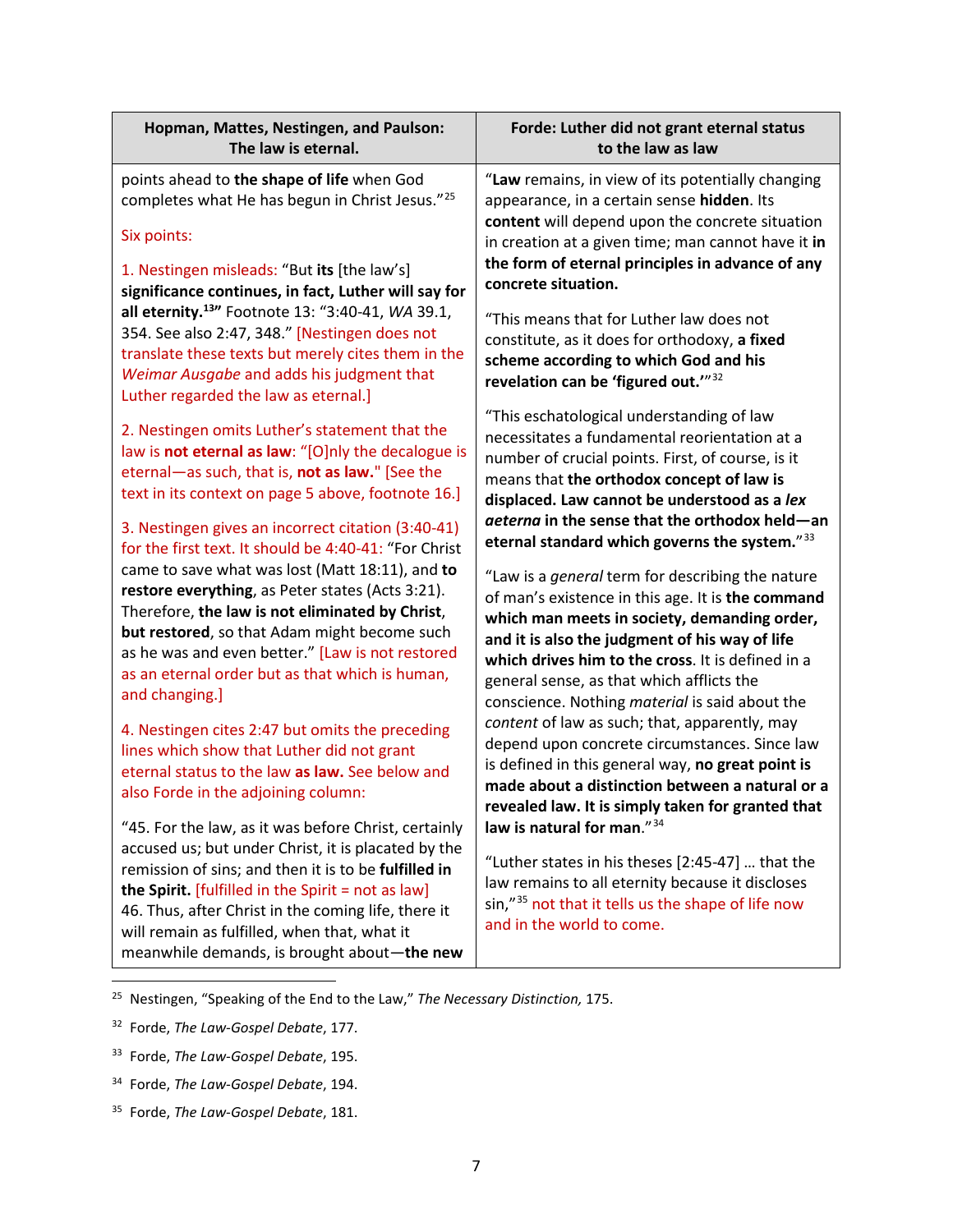| Hopman, Mattes, Nestingen, and Paulson: |
|-----------------------------------------|
| The law is eternal.                     |

**creature.**" [new creature = not as law] 47. **For never will the law be removed in eternity**, but it will remain, either as to be fulfilled in those damned, or as fulfilled in those blessed." [fulfilled in those blessed = not as law]

5. Nestingen also misrepresents Forde: **"As my longtime friend and colleague Gerhard Forde pointed out**, **this is the key** to understanding Luther's statements on **the eternal quality of the law."** To the contrary, neither Luther nor Forde grants **eternal status to the law as law.**

6. Nestingen throws eternal law out the front door only to sneak it in the back door: "The Law is not eternal in the sense of Augustine's *lex aeterna* doctrine… But it is eternal in the eschatological sense. Its significance points ahead of itself to **the shape of life God intends for** the creation and **the new creation."** Nestingen here grants eternal status to the law as law. Forde shows this is **not** Luther's position.

Paulson: "Luther was even bolder with the law 'after Christ'. The law did not disappear like smoke in thin air: 'the law in all eternity will never be abolished but will remain either to be fulfilled in the damned or already fulfilled in the blessed.' Right there is the difference between being in heaven and being in hell – in hell **the law** remains forever ahead of you as something that needs yet to be done (like Sisyphus rolling his stone up and down without end); in heaven **the law** is past. In both cases **the law** has been completely **historicized***,* and so you are always either **ahead or behind it.**"[26](#page-7-0) [By "historicized" Paulson means that God's eternal law is always

## **Forde: Luther did not grant eternal status to the law as law**

"Luther argued that the law in the sense of the decalogue can be said to be eternal, but **only because the reality, the** *res***, which is its fulfillment, is eternal.** In this case the Antinomians had held that the law, like circumcision, is abolished at a point in time. Luther replied that circumcision, like baptism, is temporal, 'but only the decalogue is eternal, *in its reality*, however, *not as law***,** because in the future life those things which the law demands will be realized.' **The decalogue remains eternally in the sense that the reality demanded remains, but** *not as law….*

**The point seems to be that Luther did not want to grant eternal status to the law as law.** Instead, he defined law in its existential sense as that which accuses."[36](#page-7-1)

#### When Luther writes that the law must be

preached, "he does not mean merely a *code of laws* but rather that which terrifies the conscience. The statement that Christ by his death fulfilled the law—a statement which ordinarily would be considered gospel--here is accorded the function of law because it **threatens the sinner in his self-sufficiency**…Law is a power which threatens man because of sin, and remains a power until death."<sup>[37](#page-7-2)</sup>

"Closely related is the problem of the 'third use' of the law. The idea of **law** as an **eternal ideal**  and **the 'third use'** of the law go hand in hand. For if the law is the eternal ideal, it stands to reason that this must be **man's guide even after justification.** If the foregoing analysis is correct, however, it would seem that **law can never be** 

<span id="page-7-0"></span><sup>26</sup> Steven D. Paulson, *Luther for Armchair Theologians* (Louisville: Westminster John Knox Press, 2004) 129. Internal footnote #2: "2. *WA* 39/1.349f, translated in James Arne Nestingen, 'The Catechism's *Simul*,' *Word & World* 3, no 4 (1983): 367."

<span id="page-7-1"></span><sup>36</sup> Forde, *The Law-Gospel Debate*, 183-84. First Disputation, Thirty-Fourth Argument, the first quote under *Antinomian Disputations* above page 5.

<span id="page-7-2"></span><sup>37</sup> Forde, *The Law-Gospel Debate*, 179.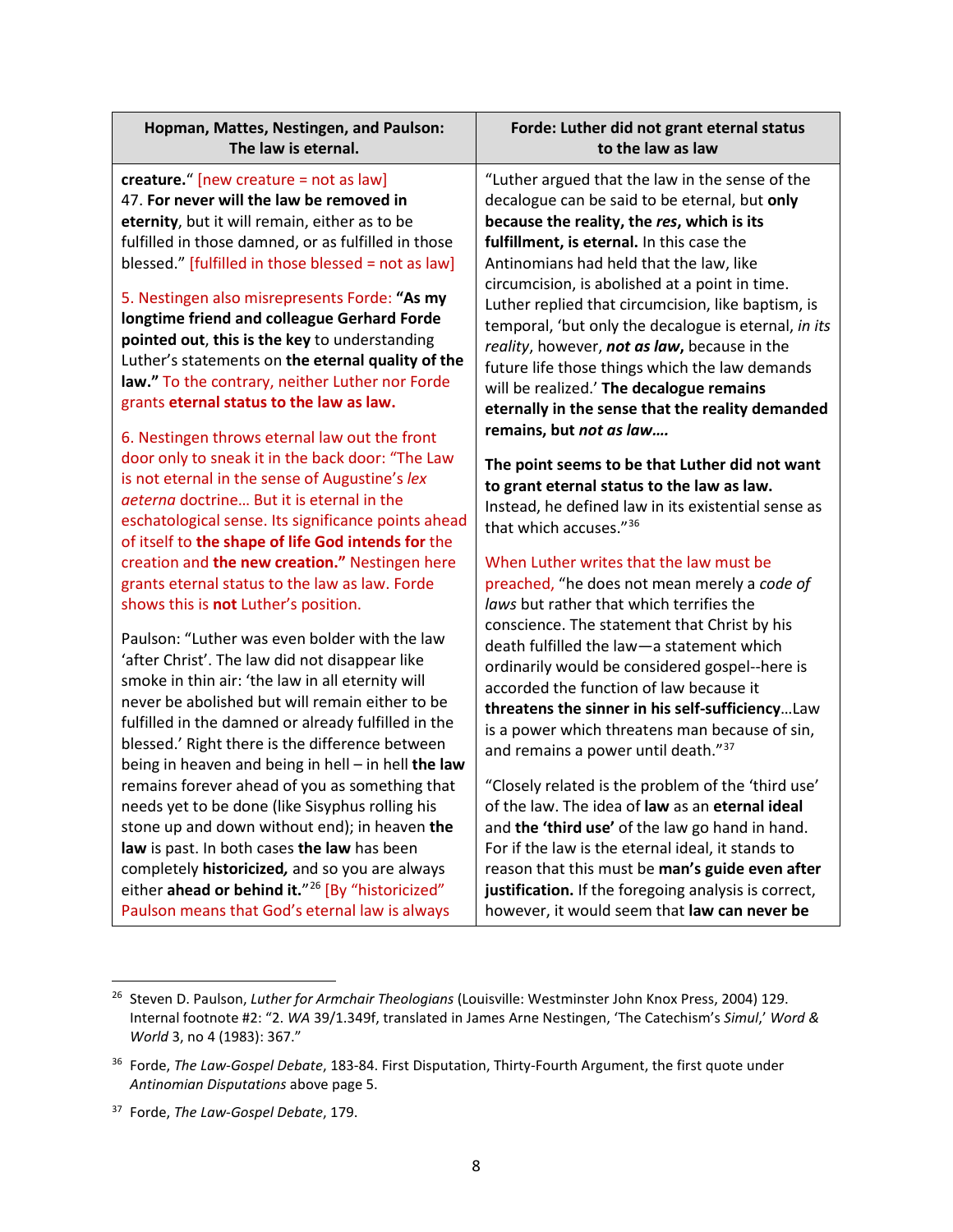| Hopman, Mattes, Nestingen, and Paulson:                                                                                                                                                                                                                                                                                                                                                                                                                                                                                                                                                   | Forde: Luther did not grant eternal status                                                                                                                                                                                                                                                                                                                                                                                                                                                                                                                                          |
|-------------------------------------------------------------------------------------------------------------------------------------------------------------------------------------------------------------------------------------------------------------------------------------------------------------------------------------------------------------------------------------------------------------------------------------------------------------------------------------------------------------------------------------------------------------------------------------------|-------------------------------------------------------------------------------------------------------------------------------------------------------------------------------------------------------------------------------------------------------------------------------------------------------------------------------------------------------------------------------------------------------------------------------------------------------------------------------------------------------------------------------------------------------------------------------------|
| The law is eternal.                                                                                                                                                                                                                                                                                                                                                                                                                                                                                                                                                                       | to the law as law                                                                                                                                                                                                                                                                                                                                                                                                                                                                                                                                                                   |
| "ahead or behind" you. For Paulson the law is                                                                                                                                                                                                                                                                                                                                                                                                                                                                                                                                             | taken merely as an abstract ideal which man can                                                                                                                                                                                                                                                                                                                                                                                                                                                                                                                                     |
| God's eternal moral order.]                                                                                                                                                                                                                                                                                                                                                                                                                                                                                                                                                               | isolate and fix in his 'system." <sup>38</sup>                                                                                                                                                                                                                                                                                                                                                                                                                                                                                                                                      |
| Paulson: "The law is not just operating in the                                                                                                                                                                                                                                                                                                                                                                                                                                                                                                                                            | Law cannot be understood as an eternal order                                                                                                                                                                                                                                                                                                                                                                                                                                                                                                                                        |
| mode of a 'function' when it accuses, but in                                                                                                                                                                                                                                                                                                                                                                                                                                                                                                                                              | because: "This allows man to place himself                                                                                                                                                                                                                                                                                                                                                                                                                                                                                                                                          |
| accusing it is revealing both its essence and                                                                                                                                                                                                                                                                                                                                                                                                                                                                                                                                             | above the law and to look at it from God's point                                                                                                                                                                                                                                                                                                                                                                                                                                                                                                                                    |
| existence for us and for itself." <sup>27</sup> [Its "essence" =                                                                                                                                                                                                                                                                                                                                                                                                                                                                                                                          | of view. The law is therefore disposed of                                                                                                                                                                                                                                                                                                                                                                                                                                                                                                                                           |
| the decalogue as God's eternal law code.]                                                                                                                                                                                                                                                                                                                                                                                                                                                                                                                                                 | theoretically, and faith consists of man's                                                                                                                                                                                                                                                                                                                                                                                                                                                                                                                                          |
| Hopman: "Obviously, Forde could go right around                                                                                                                                                                                                                                                                                                                                                                                                                                                                                                                                           | 'understanding' how this has taken place. An                                                                                                                                                                                                                                                                                                                                                                                                                                                                                                                                        |
| Bultmann and Kant back to Luther to find a                                                                                                                                                                                                                                                                                                                                                                                                                                                                                                                                                | eternal static order is posited which is objectively                                                                                                                                                                                                                                                                                                                                                                                                                                                                                                                                |
| properly 'existential' (namely, experiential)                                                                                                                                                                                                                                                                                                                                                                                                                                                                                                                                             | fulfilled; the paradigm for faith is the act of                                                                                                                                                                                                                                                                                                                                                                                                                                                                                                                                     |
| understanding of the law. This understanding of                                                                                                                                                                                                                                                                                                                                                                                                                                                                                                                                           | cognition.                                                                                                                                                                                                                                                                                                                                                                                                                                                                                                                                                                          |
| the law does not exclude the fact that the law is                                                                                                                                                                                                                                                                                                                                                                                                                                                                                                                                         | "The theological systems which result from these                                                                                                                                                                                                                                                                                                                                                                                                                                                                                                                                    |
| natural, summarized in the Decalogue, comes in                                                                                                                                                                                                                                                                                                                                                                                                                                                                                                                                            | two ways of defining law are also quite different.                                                                                                                                                                                                                                                                                                                                                                                                                                                                                                                                  |
| specific commandments, tells people what to                                                                                                                                                                                                                                                                                                                                                                                                                                                                                                                                               | In the first instance, law 'in its essence' remains                                                                                                                                                                                                                                                                                                                                                                                                                                                                                                                                 |
| do, and in God's first use of it, extracts works                                                                                                                                                                                                                                                                                                                                                                                                                                                                                                                                          | the basic structure of the system In the second                                                                                                                                                                                                                                                                                                                                                                                                                                                                                                                                     |
| which are good coram hominibus. [Hopman                                                                                                                                                                                                                                                                                                                                                                                                                                                                                                                                                   | instance there is a decisive break. The law comes                                                                                                                                                                                                                                                                                                                                                                                                                                                                                                                                   |
| mistakenly thinks Forde is saying that God's                                                                                                                                                                                                                                                                                                                                                                                                                                                                                                                                              | to its end in the eschatological event, the res                                                                                                                                                                                                                                                                                                                                                                                                                                                                                                                                     |
| eternal law code is experienced ("experiential")                                                                                                                                                                                                                                                                                                                                                                                                                                                                                                                                          | which the law demands breaks in and brings the                                                                                                                                                                                                                                                                                                                                                                                                                                                                                                                                      |
| existentially ("properly 'existential'"). This is not                                                                                                                                                                                                                                                                                                                                                                                                                                                                                                                                     | law to an end. This means that in place of a one-                                                                                                                                                                                                                                                                                                                                                                                                                                                                                                                                   |
| Forde's position. See Forde in the adjoining                                                                                                                                                                                                                                                                                                                                                                                                                                                                                                                                              | membered eternal scheme, a two-membered                                                                                                                                                                                                                                                                                                                                                                                                                                                                                                                                             |
| column on the conflict between two ways of                                                                                                                                                                                                                                                                                                                                                                                                                                                                                                                                                | dialectical scheme governs the system. Only by                                                                                                                                                                                                                                                                                                                                                                                                                                                                                                                                      |
| defining law.]                                                                                                                                                                                                                                                                                                                                                                                                                                                                                                                                                                            | participation in the eschatological event does the                                                                                                                                                                                                                                                                                                                                                                                                                                                                                                                                  |
| "This fundamental argument in the Antinomian                                                                                                                                                                                                                                                                                                                                                                                                                                                                                                                                              | law come to its end for the believer. This gives                                                                                                                                                                                                                                                                                                                                                                                                                                                                                                                                    |
| Disputations does not prevent Luther from                                                                                                                                                                                                                                                                                                                                                                                                                                                                                                                                                 | the terminology of the system a basically                                                                                                                                                                                                                                                                                                                                                                                                                                                                                                                                           |
| repeatedly defining the law as the Decalogue <sup>29</sup>                                                                                                                                                                                                                                                                                                                                                                                                                                                                                                                                | different thrust, even though that terminology                                                                                                                                                                                                                                                                                                                                                                                                                                                                                                                                      |
| and mentioning specific sins condemned by                                                                                                                                                                                                                                                                                                                                                                                                                                                                                                                                                 | may in many instances be the same."39                                                                                                                                                                                                                                                                                                                                                                                                                                                                                                                                               |
| specific commandments and natural law<br>including avarice, <sup>30</sup> vainglory, pride, <sup>31</sup> anger,<br>despair, presumption, <sup>32</sup> lust, <sup>33</sup> fornication,<br>adultery, <sup>34</sup> murder, <sup>35</sup> unbelief, despair, hatred of<br>God, and blasphemy. <sup>36</sup> Apparently Luther saw no<br>contradiction in acknowledging the law's specific<br>commandments and defining it according to its<br>effect." <sup>28</sup> [Hopman continues to presume that for<br>Luther and Forde "the law" is God's eternal law<br>given in the Decalogue.] | "Christ enters in the form of this age, 'under the<br>law.' He takes the 'form of a servant.' For the<br>time being man has access to the gospel only<br>under this form. But the gospel also involves the<br>fact that Christ could enter the form of this world<br>only to die and to break the bonds of this form<br>by the resurrection. Christ became the end of<br>the old form, and he now offers to faith the<br>promise of a new 'content.' But because of the<br>nature of Christ's appearance in this world, faith<br>enjoins man to live for the time being where he is |

<span id="page-8-0"></span><sup>27</sup> Paulson, "Forde Lives!" *The Essential Forde,* 24.

<span id="page-8-1"></span><sup>28</sup> Hopman, "Antinomian Disputations and *lex aeterna*," *Lutheran Quarterly* 30 (2016) 157.

<span id="page-8-2"></span><sup>38</sup> Forde, *The Law-Gospel Debate*, 180.

<span id="page-8-3"></span><sup>39</sup> Forde, *The* Law*-*Gospel *Debate*, 185.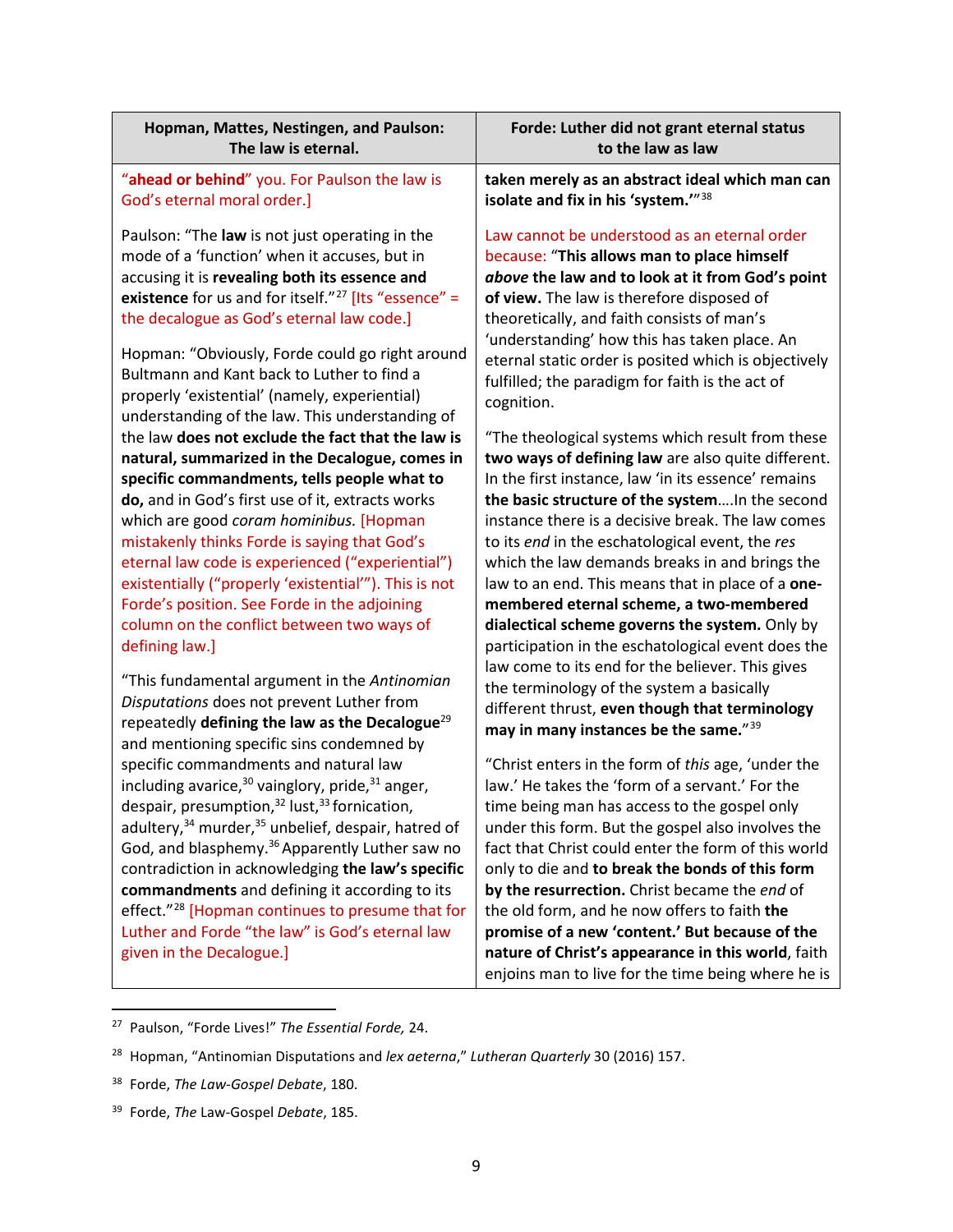| Hopman, Mattes, Nestingen, and Paulson:                                                                                                                                                                                                                                                                                                                                                                                                                                                                                                                                                                                                                                             | Forde: Luther did not grant eternal status                                                                                                                                                                                                                                                                                                                                                                                                                                                                                                                                             |
|-------------------------------------------------------------------------------------------------------------------------------------------------------------------------------------------------------------------------------------------------------------------------------------------------------------------------------------------------------------------------------------------------------------------------------------------------------------------------------------------------------------------------------------------------------------------------------------------------------------------------------------------------------------------------------------|----------------------------------------------------------------------------------------------------------------------------------------------------------------------------------------------------------------------------------------------------------------------------------------------------------------------------------------------------------------------------------------------------------------------------------------------------------------------------------------------------------------------------------------------------------------------------------------|
| The law is eternal.                                                                                                                                                                                                                                                                                                                                                                                                                                                                                                                                                                                                                                                                 | to the law as law                                                                                                                                                                                                                                                                                                                                                                                                                                                                                                                                                                      |
| Hopman: "The law's limit is that while it demands                                                                                                                                                                                                                                                                                                                                                                                                                                                                                                                                                                                                                                   | and to become a proper steward of the form of                                                                                                                                                                                                                                                                                                                                                                                                                                                                                                                                          |
| the gospel, it cannot give it. The law (First                                                                                                                                                                                                                                                                                                                                                                                                                                                                                                                                                                                                                                       | this age."40 ["The promise of a new 'content'"                                                                                                                                                                                                                                                                                                                                                                                                                                                                                                                                         |
| Commandment) demands faith, which is the                                                                                                                                                                                                                                                                                                                                                                                                                                                                                                                                                                                                                                            | means "the law" is not an eternal order which                                                                                                                                                                                                                                                                                                                                                                                                                                                                                                                                          |
| presence of the living God, who is not the dead                                                                                                                                                                                                                                                                                                                                                                                                                                                                                                                                                                                                                                     | shapes this life and the next.]                                                                                                                                                                                                                                                                                                                                                                                                                                                                                                                                                        |
| Decalogue (law) written on stone tablets (2 Cor.                                                                                                                                                                                                                                                                                                                                                                                                                                                                                                                                                                                                                                    | "The only way to overcome the problem of the                                                                                                                                                                                                                                                                                                                                                                                                                                                                                                                                           |
| 3:7). So the res of the law should be understood                                                                                                                                                                                                                                                                                                                                                                                                                                                                                                                                                                                                                                    | hiddenness of God not preached is by God                                                                                                                                                                                                                                                                                                                                                                                                                                                                                                                                               |
| as something other than the law itself. The res is                                                                                                                                                                                                                                                                                                                                                                                                                                                                                                                                                                                                                                  | preached. But that will not happen by                                                                                                                                                                                                                                                                                                                                                                                                                                                                                                                                                  |
| not an inner eternal core, content, or essence of                                                                                                                                                                                                                                                                                                                                                                                                                                                                                                                                                                                                                                   | attempting to infer God's will from the law." <sup>41</sup>                                                                                                                                                                                                                                                                                                                                                                                                                                                                                                                            |
| the law, but something outside of the law.                                                                                                                                                                                                                                                                                                                                                                                                                                                                                                                                                                                                                                          | "The rejection of monastic vows, and with them                                                                                                                                                                                                                                                                                                                                                                                                                                                                                                                                         |
| Indeed, it is not just 'something,' but nothing less                                                                                                                                                                                                                                                                                                                                                                                                                                                                                                                                                                                                                                | the quest for one's own holiness, meant for                                                                                                                                                                                                                                                                                                                                                                                                                                                                                                                                            |
| than the Holy Spirit and so Christ. The totality of                                                                                                                                                                                                                                                                                                                                                                                                                                                                                                                                                                                                                                 | Luther a new understanding of and love for                                                                                                                                                                                                                                                                                                                                                                                                                                                                                                                                             |
| Luther's statements in the Antinomian                                                                                                                                                                                                                                                                                                                                                                                                                                                                                                                                                                                                                                               | God's commandments. What God commands                                                                                                                                                                                                                                                                                                                                                                                                                                                                                                                                                  |
| Disputations about the law's relationship with                                                                                                                                                                                                                                                                                                                                                                                                                                                                                                                                                                                                                                      | takes us into the natural, created world. Here the                                                                                                                                                                                                                                                                                                                                                                                                                                                                                                                                     |
| God's heavenly kingdom vindicates Forde's                                                                                                                                                                                                                                                                                                                                                                                                                                                                                                                                                                                                                                           | proper place of 'natural law' is to be found. By                                                                                                                                                                                                                                                                                                                                                                                                                                                                                                                                       |
| explanation of this passage." <sup>29</sup> [Hopman gets                                                                                                                                                                                                                                                                                                                                                                                                                                                                                                                                                                                                                            | natural law most seem to mean 'supernatural'                                                                                                                                                                                                                                                                                                                                                                                                                                                                                                                                           |
| Forde half right. He sees that the law is limited to                                                                                                                                                                                                                                                                                                                                                                                                                                                                                                                                                                                                                                | law, a law built into the universe which, if                                                                                                                                                                                                                                                                                                                                                                                                                                                                                                                                           |
| this world, but does not see that the gospel,                                                                                                                                                                                                                                                                                                                                                                                                                                                                                                                                                                                                                                       | followed, leads to eternal bliss, a kind of built-in                                                                                                                                                                                                                                                                                                                                                                                                                                                                                                                                   |
| "limits and humanizes" the law. For Hopman the                                                                                                                                                                                                                                                                                                                                                                                                                                                                                                                                                                                                                                      | permanent escape mechanism. Revealed law is                                                                                                                                                                                                                                                                                                                                                                                                                                                                                                                                            |
| law remains God's eternal order.]                                                                                                                                                                                                                                                                                                                                                                                                                                                                                                                                                                                                                                                   | then something like the completion, the                                                                                                                                                                                                                                                                                                                                                                                                                                                                                                                                                |
| Paulson: "If God shows himself in his law, what<br>else is he withholding? What is this partial<br>revelation, and what remains beyond our grasp?<br>The answer to both of these questions is always<br>the same: God's divine eternal law presently<br>accuses-but one day it will exonerate." <sup>30</sup> [The<br>decalogue is God's divine, eternal law code.]<br>Mattes: "The talk of uses of the law, while<br>helpful, is limited in its helpfulness because we<br>are speaking of one reality, law, but this same<br>law has different effects upon sinners, both<br>believers and non-believers." <sup>31</sup> ["one reality,<br>law this same law" = God's eternal law] | clarification of what has been dimmed by the fall,<br>the final extension of the escape ladder. That is<br>not what Luther meant by it, even when he<br>compared and often identified the<br>commandments of God with 'natural law.' He<br>meant precisely natural and not supernatural<br>law. The commandments of God do not<br>command anything contrary to life, anything<br>supernatural or superhuman, but rather what<br>anyone who properly consults his or her reason<br>would have to acknowledge as good and right-<br>exemplified, say, by the golden rule." <sup>42</sup> |

<sup>\* \* \* \* \*</sup>

<span id="page-9-0"></span><sup>&</sup>lt;sup>29</sup> Hopman, "Antinomian Disputations," 167.

<span id="page-9-1"></span><sup>30</sup> Paulson, *Luther's Outlaw God* (Minneapolis: Fortress Press, 2019) 2:187.

<span id="page-9-2"></span><sup>31</sup> Mattes, "Beyond the Impasse: Re-examining the Third Use of the Law," *Concordia Theological Quarterly* 69, 278.

<span id="page-9-3"></span><sup>40</sup> Forde, *The Law-Gospel Debate*, 214-15.

<span id="page-9-4"></span><sup>41</sup> Forde, "Postscript to the Captivation of the Will," *Lutheran Quarterly* 19 (2005) 77, 78. Forde, *The Captivation of the Will. Luther vs. Erasmus on Freedom and Bondage.* Ed. Steven Paulson (Grand Rapids: Eerdmans, 2005) 79.

<span id="page-9-5"></span><sup>42</sup> Forde, "Justification and This World," *Christian Dogmatics*, 2:454-56.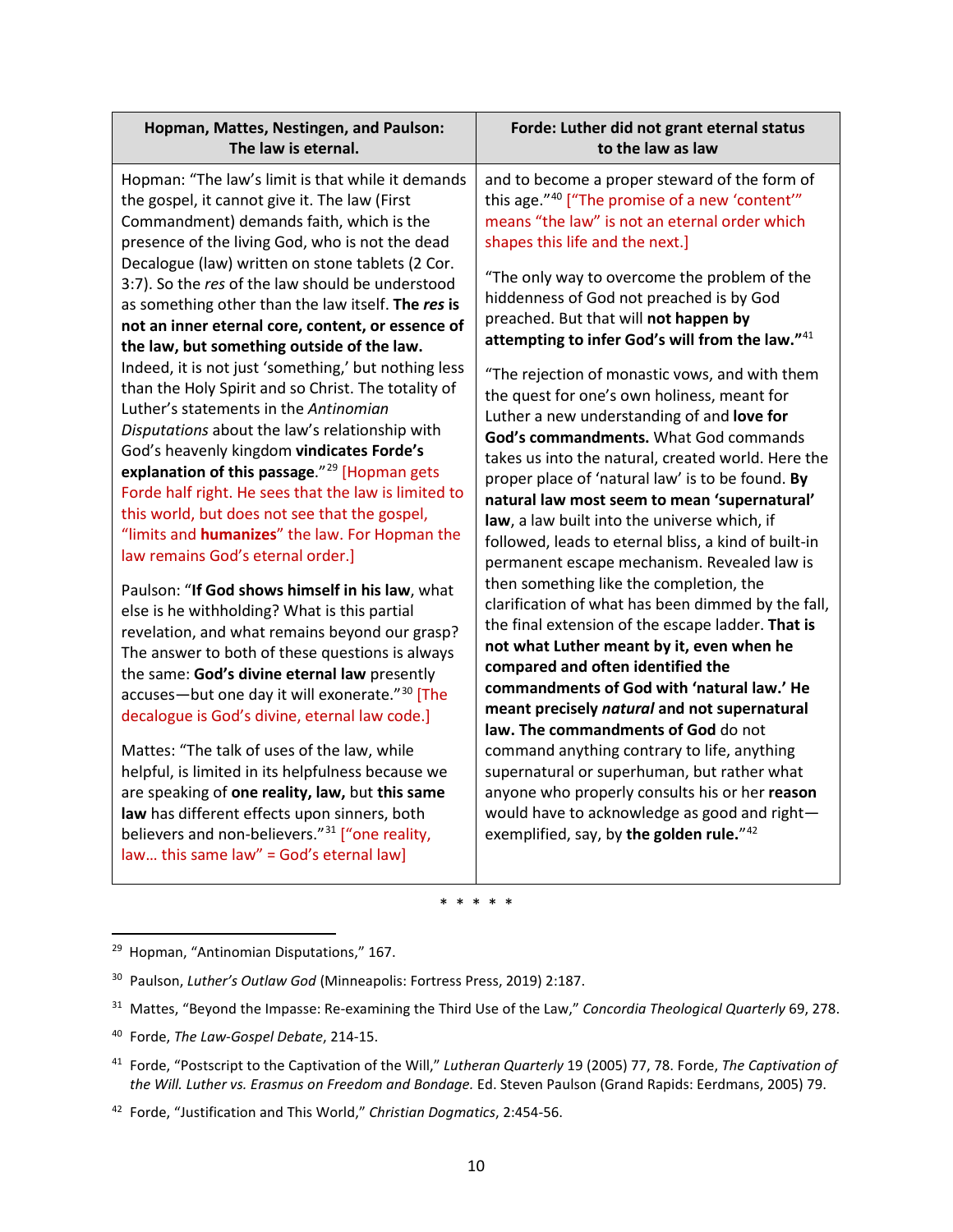| "Written on the heart" = God's eternal law                                                                                                                                                                                                                                                                               | "Written on the heart" = law is<br>a given in this world                                                                                                                                                                                                                                                                                                                                                                                                                                                                                                                                                                                                                                                                                                                                                                                                                                                                                                                                                                                                                                                                                                                                                                                                                                                                                                                                                                  |
|--------------------------------------------------------------------------------------------------------------------------------------------------------------------------------------------------------------------------------------------------------------------------------------------------------------------------|---------------------------------------------------------------------------------------------------------------------------------------------------------------------------------------------------------------------------------------------------------------------------------------------------------------------------------------------------------------------------------------------------------------------------------------------------------------------------------------------------------------------------------------------------------------------------------------------------------------------------------------------------------------------------------------------------------------------------------------------------------------------------------------------------------------------------------------------------------------------------------------------------------------------------------------------------------------------------------------------------------------------------------------------------------------------------------------------------------------------------------------------------------------------------------------------------------------------------------------------------------------------------------------------------------------------------------------------------------------------------------------------------------------------------|
| Hopman: "Forde's affinity for defining the law as<br>the law written on the human heart and as its<br>oppression of the heart does not make the law<br>subjective according to human whim; it is the<br>Creator's law and condemns the creature."43<br>[The Creator's law = the decalogue as God's<br>eternal law code.] | Forde: "It is very significant that Luther,<br>whenever he insisted upon the impossibility of<br>removing the law, always based this on the fact<br>the law is 'written on our hearts' and not on a<br>theory about the eternal will of God. The<br>persistence of the law is due to the fact that it is<br>utterly impossible for man to escape it in this<br>life."44                                                                                                                                                                                                                                                                                                                                                                                                                                                                                                                                                                                                                                                                                                                                                                                                                                                                                                                                                                                                                                                   |
|                                                                                                                                                                                                                                                                                                                          | "For Luther, law is 'natural' to man in the sense<br>that it represents the way he naturally thinks and<br>reacts; this cannot be escaped apart from faith.<br>The law is 'written in the heart.' But this does not<br>mean that everyone (or anyone, for that matter)<br>has an innate and accurate knowledge of the<br>divine in the form of a timeless moral code; this<br>is ruled out. Law is, on the one hand, 'in its<br>expressly rational character the form of being of<br>the reality of man as a reasonable creature in this<br>world'; it is also the 'mask' through which God<br>works. One may have only a dim knowledge of<br>law, or he may have a highly refined ethical<br>system derived form the philosopher. He may<br>even derive his ethical code from the Bible which<br>is quantitatively more correct. But whatever it is,<br>his code is still law, and on this level there can<br>only be a question of degrees of correctness at a<br>given time. Hence the decalogue is the best<br>statement of the natural law. If man does not<br>know the law, he must be taught. But on this<br>level, within the old age, it remains, it would<br>seem, only a question of the relative<br>appropriateness of a course of action in a given<br>situation. On this level there is no decisive break<br>between what is natural and what is revealed."45<br>[The text below, as other Forde texts, has |
|                                                                                                                                                                                                                                                                                                                          | possibly been altered by Forde's editors, Paulson                                                                                                                                                                                                                                                                                                                                                                                                                                                                                                                                                                                                                                                                                                                                                                                                                                                                                                                                                                                                                                                                                                                                                                                                                                                                                                                                                                         |

# <span id="page-10-0"></span>**4. What is meant by "the law written on the heart"?**

<span id="page-10-1"></span><sup>43</sup> Hopman, "Antinomian Disputations and *lex aeterna*," *Lutheran Quarterly* 30, 158.

<span id="page-10-2"></span><sup>44</sup> Forde, *The Law-Gospel Debate*, 183.

<span id="page-10-3"></span><sup>45</sup> Forde, *The Law-Gospel Debate*, 193.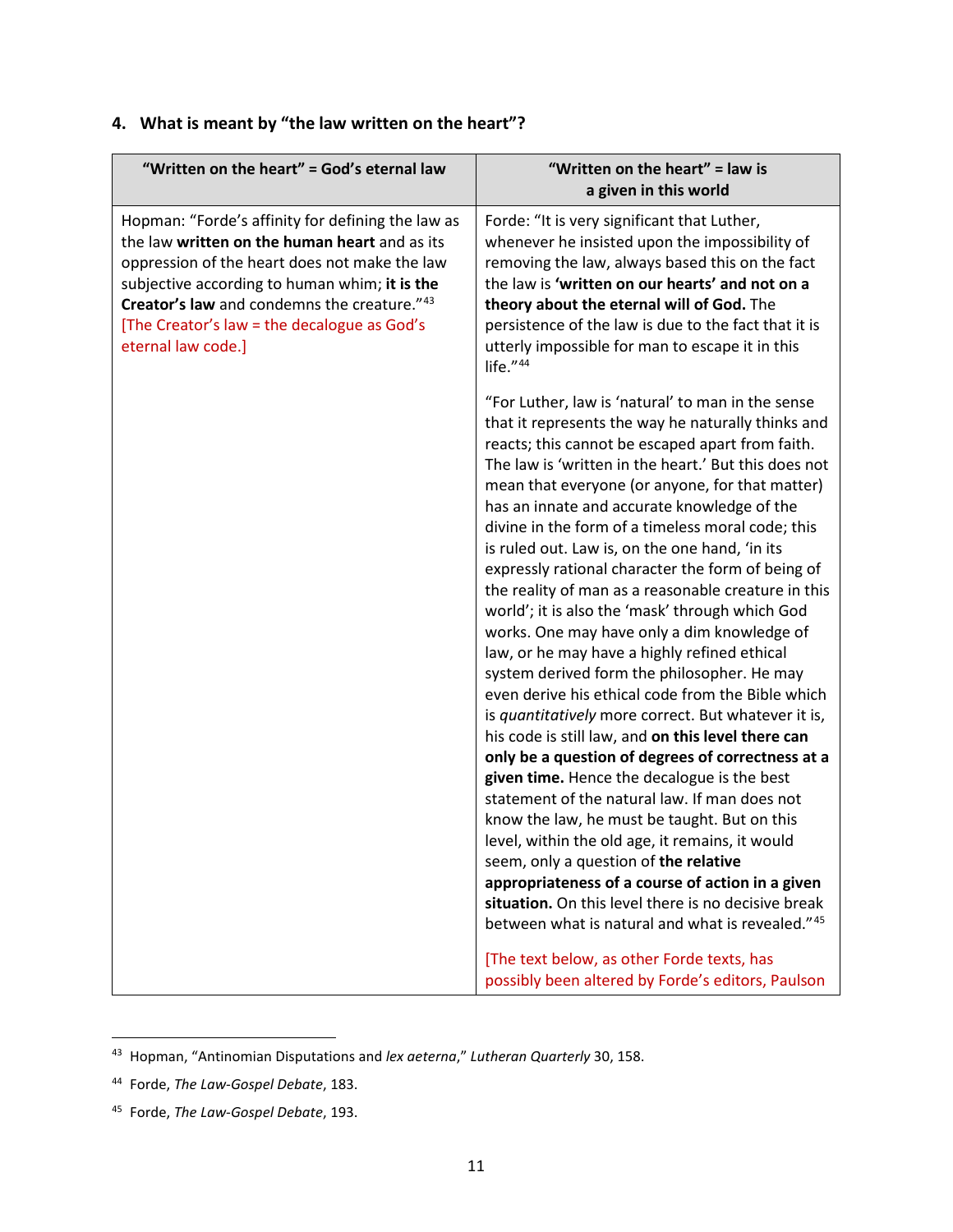| "Written on the heart" = God's eternal law | "Written on the heart" = law is<br>a given in this world                                                                                                                                                                                                                                                                                                                                                                                                                                                                                                                                                                                                                                                                                                                                                                                                                                                                                                                                                                                                                                                                                                                                                                                                                                                                                                                                                                                                                                                                                                                                                                                               |
|--------------------------------------------|--------------------------------------------------------------------------------------------------------------------------------------------------------------------------------------------------------------------------------------------------------------------------------------------------------------------------------------------------------------------------------------------------------------------------------------------------------------------------------------------------------------------------------------------------------------------------------------------------------------------------------------------------------------------------------------------------------------------------------------------------------------------------------------------------------------------------------------------------------------------------------------------------------------------------------------------------------------------------------------------------------------------------------------------------------------------------------------------------------------------------------------------------------------------------------------------------------------------------------------------------------------------------------------------------------------------------------------------------------------------------------------------------------------------------------------------------------------------------------------------------------------------------------------------------------------------------------------------------------------------------------------------------------|
|                                            | and Mattes. <sup>46</sup> ] "For Luther, law is natural in the<br>sense that it was built into creation, simply a<br>statement of the minimal requirements of daily<br>life, a faithful and practical consideration of what<br>works and preserves human society against the<br>wiles of the devil. The natural law, in that sense,<br>was "written on the heart." To be sure, such law<br>may be obscured by the fall. But, in any case, for<br>Luther, we have a restatement of such natural<br>law in the scriptures, preeminently in the laws of<br>Moses. Luther assumed, it seemed, that since the<br>Creator and the author of the scriptures, the<br>Spirit, are one, there should be no fundamental<br>difference between natural law and the law<br>found in scripture. The touchstone for Luther's<br>understanding of what is natural is therefore not<br>a theory of natural analogy but rather the Holy<br>Spirit and the doctrine of creation. One cannot<br>trust unaided reason without qualification. But<br>where law is understood within and limited by<br>the story of salvation, there it is, so to speak,<br>naturalized." <sup>47</sup> [It is possible that this text has<br>been changed by Forde's editors, Paulson and<br>Mattes. The terms used here, including but not<br>limited to, "law obscured by the fall," "natural<br>analogy," "unaided reason," "the story of<br>salvation," are not terms Forde used, but they<br>are characteristic of Paulson and Mattes.<br>Moreover, the text's implicit appeal to inerrancy,<br>and natural law as supernatural law, reflects the<br>theologies of Paulson and Mattes.] |

<span id="page-11-0"></span><sup>&</sup>lt;sup>46</sup> See "Forde's editors have tampered with his sermon  $-1$ ," and "Forde's editors have tampered with his text  $-2$ ," at [www.crossalone.us](http://www.crossalone.us/) under Forde."

<span id="page-11-1"></span><sup>47</sup> Forde, "Luther's Ethics," *A More Radical Gospel. Gerhard O. Forde. Essays on Eschatology, Authority, Atonement, and Ecumenism.* Eds. Mark C. Mattes and Steven D. Paulson (Grand Rapids: Eerdmans, 2004) 154-55.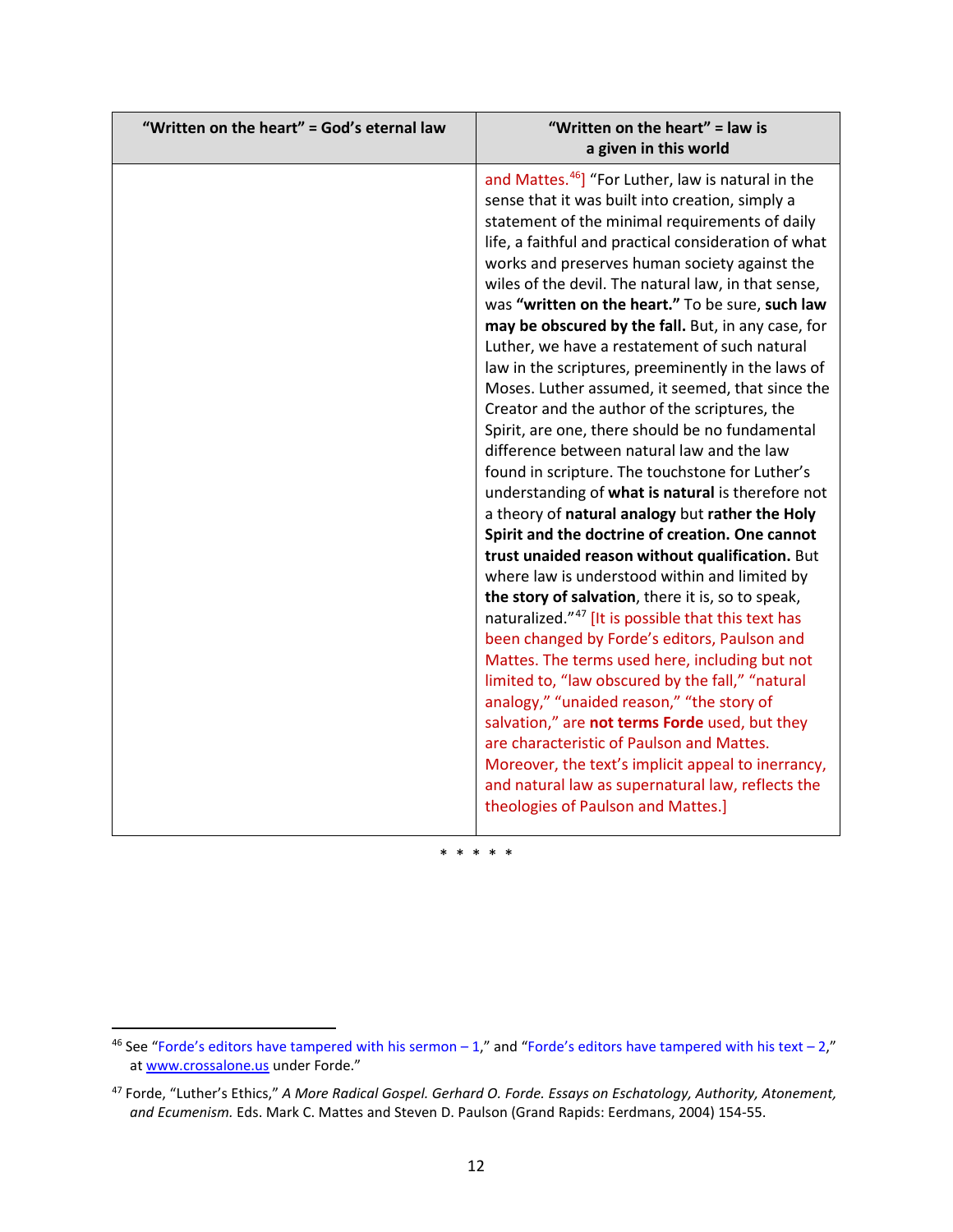<span id="page-12-0"></span>

|  |  |  |  | 5. We have access to God's eternal law. No, we don't. |  |  |  |
|--|--|--|--|-------------------------------------------------------|--|--|--|
|--|--|--|--|-------------------------------------------------------|--|--|--|

| We have access to eternal law.                                                                                                                                                                                                                                                                                                                                                                                                                                                                                                                                                                                                             | Forde: We do not have access to eternal law.                                                                                                                                                                                                                                                                                                                                                                                                                                                                                                                                                                                                                                                      |
|--------------------------------------------------------------------------------------------------------------------------------------------------------------------------------------------------------------------------------------------------------------------------------------------------------------------------------------------------------------------------------------------------------------------------------------------------------------------------------------------------------------------------------------------------------------------------------------------------------------------------------------------|---------------------------------------------------------------------------------------------------------------------------------------------------------------------------------------------------------------------------------------------------------------------------------------------------------------------------------------------------------------------------------------------------------------------------------------------------------------------------------------------------------------------------------------------------------------------------------------------------------------------------------------------------------------------------------------------------|
| The Bible gives us God's eternal law.                                                                                                                                                                                                                                                                                                                                                                                                                                                                                                                                                                                                      | We use common reason like everybody else.                                                                                                                                                                                                                                                                                                                                                                                                                                                                                                                                                                                                                                                         |
| Nestingen: "But it [the law] is eternal in the                                                                                                                                                                                                                                                                                                                                                                                                                                                                                                                                                                                             | It is incorrect to think that "the Christian has                                                                                                                                                                                                                                                                                                                                                                                                                                                                                                                                                                                                                                                  |
| eschatological sense. Its significance points                                                                                                                                                                                                                                                                                                                                                                                                                                                                                                                                                                                              | some special epistemological advantages over                                                                                                                                                                                                                                                                                                                                                                                                                                                                                                                                                                                                                                                      |
| ahead of itself to the shape of life God intends                                                                                                                                                                                                                                                                                                                                                                                                                                                                                                                                                                                           | the non-Christian when it comes to 'knowledge'                                                                                                                                                                                                                                                                                                                                                                                                                                                                                                                                                                                                                                                    |
| for the creation and the new creation." <sup>48</sup>                                                                                                                                                                                                                                                                                                                                                                                                                                                                                                                                                                                      | of the law. It is precisely faith, however, which                                                                                                                                                                                                                                                                                                                                                                                                                                                                                                                                                                                                                                                 |
| [Nestingen means: We have special knowledge.                                                                                                                                                                                                                                                                                                                                                                                                                                                                                                                                                                                               | tells the believer that this is not so. Faith tells                                                                                                                                                                                                                                                                                                                                                                                                                                                                                                                                                                                                                                               |
| The law tells us the divine shape of life for this                                                                                                                                                                                                                                                                                                                                                                                                                                                                                                                                                                                         | him that law is something he has in common                                                                                                                                                                                                                                                                                                                                                                                                                                                                                                                                                                                                                                                        |
| world and the next.]                                                                                                                                                                                                                                                                                                                                                                                                                                                                                                                                                                                                                       | with the rest of mankind. To be sure, the                                                                                                                                                                                                                                                                                                                                                                                                                                                                                                                                                                                                                                                         |
| Paulson: "[T]he outward office of the Word that                                                                                                                                                                                                                                                                                                                                                                                                                                                                                                                                                                                            | Christian also has the laws of the Bible, but even                                                                                                                                                                                                                                                                                                                                                                                                                                                                                                                                                                                                                                                |
| utters the two words of God in perfect clarity:                                                                                                                                                                                                                                                                                                                                                                                                                                                                                                                                                                                            | these as laws are available to the non-Christian,                                                                                                                                                                                                                                                                                                                                                                                                                                                                                                                                                                                                                                                 |
| first the Law that tells us exactly what to do and                                                                                                                                                                                                                                                                                                                                                                                                                                                                                                                                                                                         | to say nothing of non-Christian parallels of                                                                                                                                                                                                                                                                                                                                                                                                                                                                                                                                                                                                                                                      |
| judges us; and then the gospel that tells us                                                                                                                                                                                                                                                                                                                                                                                                                                                                                                                                                                                               | biblical law.                                                                                                                                                                                                                                                                                                                                                                                                                                                                                                                                                                                                                                                                                     |
| precisely what Christ thinks of us-apart from<br>the law." <sup>49</sup> [Paulson means: We have special<br>knowledge. We know God's law; it has a<br>particular content; it's right there in the Bible.]<br>Mattes: "This new person in Christ truly delights<br>in God and in His ways, how God has ordered the<br>cosmos and the limits He has established for our<br>behavior which fosters our own well-being as<br>well as the well-being of others." <sup>50</sup> [Mattes<br>means: We know God's law and the limits he has<br>established. We have access to God's eternal<br>law.]<br>Hopman: "Feuerbach's position was not only | "What the Christian is given is a faith that<br>clarifies for him the nature of his existence under<br>the law in this age. Faith tells him that the<br>'naturalness' of the law means that he does not<br>have access to the will of God in the form of<br>some eternal law of being, but rather that in<br>common with the rest of mankind he must use<br>his reason in the context of his situation to work<br>out the best practical solutions to his<br>problems." <sup>52</sup><br>"Law remains, in view of its potentially changing<br>appearance, in a certain sense hidden. Its<br>content will depend upon the concrete situation<br>in creation at a given time; man cannot have it in |
| picked up by Marxism-Leninism, as it piled up<br>over a hundred million corpses in its pursuit of<br>social justice, but in essence also by mainline<br>Protestantism, which place human political<br>agendas, these days Marxists ones, above God's<br>law while claiming that they are the gospel<br>itself." <sup>51</sup> [Hopman means: We know God's<br>eternal law. It is in the Decalogue.]                                                                                                                                                                                                                                        | the form of eternal principles in advance of any<br>concrete situation.<br>"This means that for Luther law does not<br>constitute, as it does for orthodoxy, a fixed<br>scheme according to which God and his<br>revelation can be 'figured out." <sup>53</sup>                                                                                                                                                                                                                                                                                                                                                                                                                                   |

<span id="page-12-1"></span><sup>48</sup> Nestingen, "Speaking of the End to the Law," *The Necessary Distinction*, 175.

<span id="page-12-2"></span><sup>49</sup> Paulson, *Luther's Outlaw God*, 2:140.

<span id="page-12-3"></span><sup>50</sup> Mattes, "Properly Distinguishing Law and Gospel as the Pastor's Calling," *The Necessary Distinction*, 133.

<span id="page-12-4"></span><sup>51</sup> Hopman, "Forde Was for Proclamation," *Lutheran Forum* 53 (2019) 28.

<span id="page-12-5"></span><sup>52</sup> Forde, *The Law-Gospel Debate*, 211-12.

<span id="page-12-6"></span><sup>53</sup> Forde, *The Law-Gospel Debate*, 177.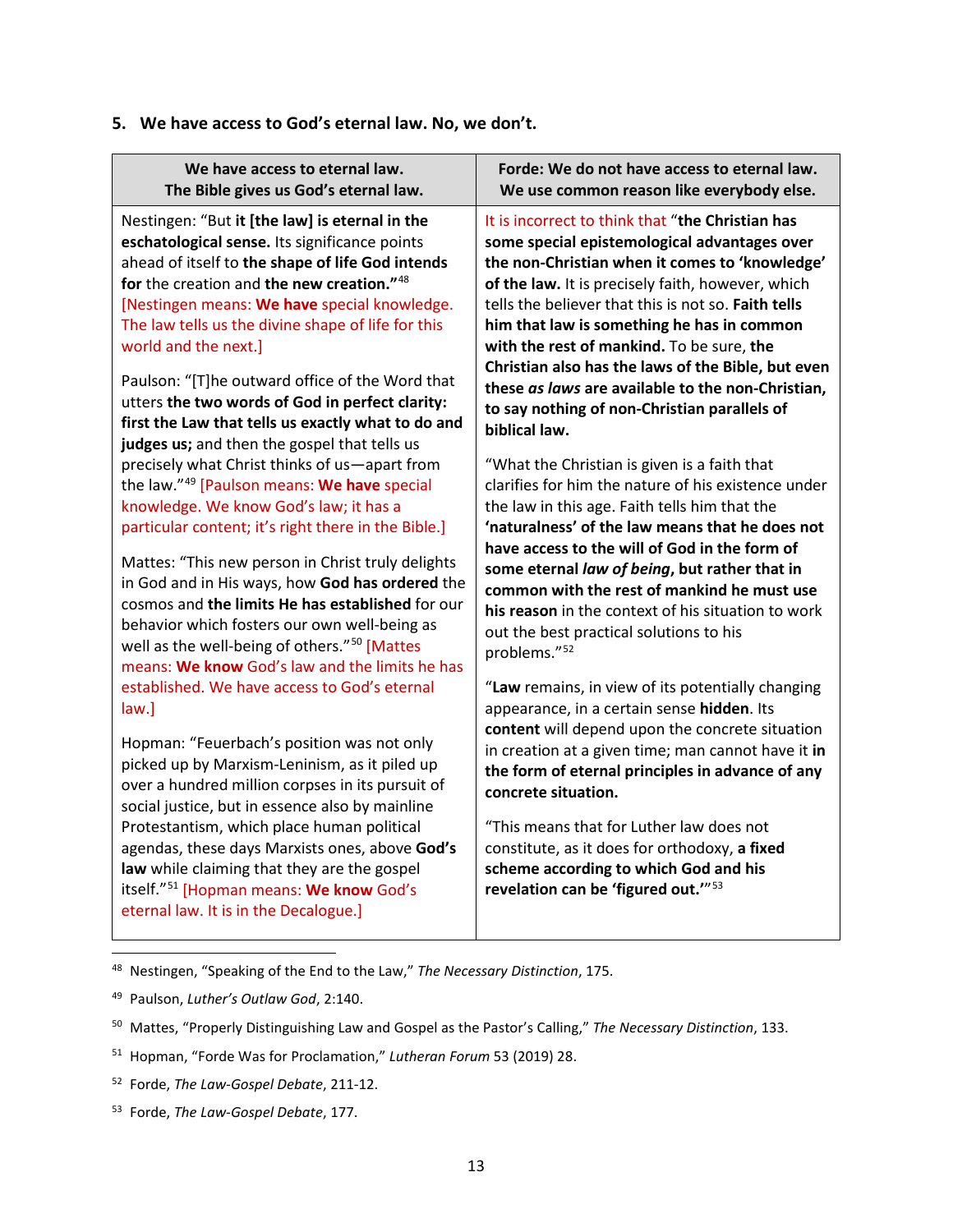| We have access to eternal law.<br>The Bible gives us God's eternal law.                                                                                                                                                  | Forde: We do not have access to eternal law.<br>We use common reason like everybody else.                                                                                                                                                                                                                                                                                                                                                                                                                                                                                                                                                                                                                                                                                                                                                                                                                                                                                                                                                                                                                                                                                                      |
|--------------------------------------------------------------------------------------------------------------------------------------------------------------------------------------------------------------------------|------------------------------------------------------------------------------------------------------------------------------------------------------------------------------------------------------------------------------------------------------------------------------------------------------------------------------------------------------------------------------------------------------------------------------------------------------------------------------------------------------------------------------------------------------------------------------------------------------------------------------------------------------------------------------------------------------------------------------------------------------------------------------------------------------------------------------------------------------------------------------------------------------------------------------------------------------------------------------------------------------------------------------------------------------------------------------------------------------------------------------------------------------------------------------------------------|
| For Nestingen, Paulson, Hopman, and Mattes law<br>constitutes, as it does for Orthodoxy, a fixed<br>scheme according to which God and his<br>revelation can be 'figured out,' as Forde notes in<br>the adjoining column. | "The Lutheran also realizes that theology can<br>only work with the 'systems' or the thought<br>forms of this world. He insists, though, that<br>'working with the thought forms of this world"<br>be strictly adhered to-that is, that these be<br>recognized as the thought forms of this world<br>and not of some other world. For the promises of<br>the new age is given in Christ only to faith, not<br>to 'sight'; this is so because the Christ event itself<br>makes it so. The Christ event is the bearer of<br>absolute judgment and absolute grace; indeed, it<br>is one only because it is also the other. The fact<br>that it is absolute judgment means that man<br>cannot attempt to anticipate the eschatological<br>vision or to translate himself prematurely into<br>the new age. But the fact that it is also absolute<br>grace given here and now means that there is<br>no need for such an attempt. Under the sign of<br>this absolute judgment and grace the believer<br>can be content to remain in this age until God<br>sees fit to change things. Thus, Lutheran theology<br>by its very this-worldliness reflects its belief in<br>the other world, the new age. |
|                                                                                                                                                                                                                          | "Christ enters in the form of this age, 'under the<br>law. He takes the 'form of a servant.' For the time<br>being man has access to the gospel only under<br>this form. But the gospel also involves the fact<br>that Christ could enter the form of this world<br>only to die and to break the bonds of this form<br>by the resurrection. Christ became the end of<br>the old form, and he now offers to faith the<br>promise of a new 'content.' But because of the<br>nature of Christ's appearance in this world, faith<br>enjoins man to live for the time being where he is<br>and to become a proper steward of the form of<br>this age." <sup>54</sup>                                                                                                                                                                                                                                                                                                                                                                                                                                                                                                                                |

<span id="page-13-0"></span><sup>54</sup> Forde, *The Law-Gospel Debate*, 214-15.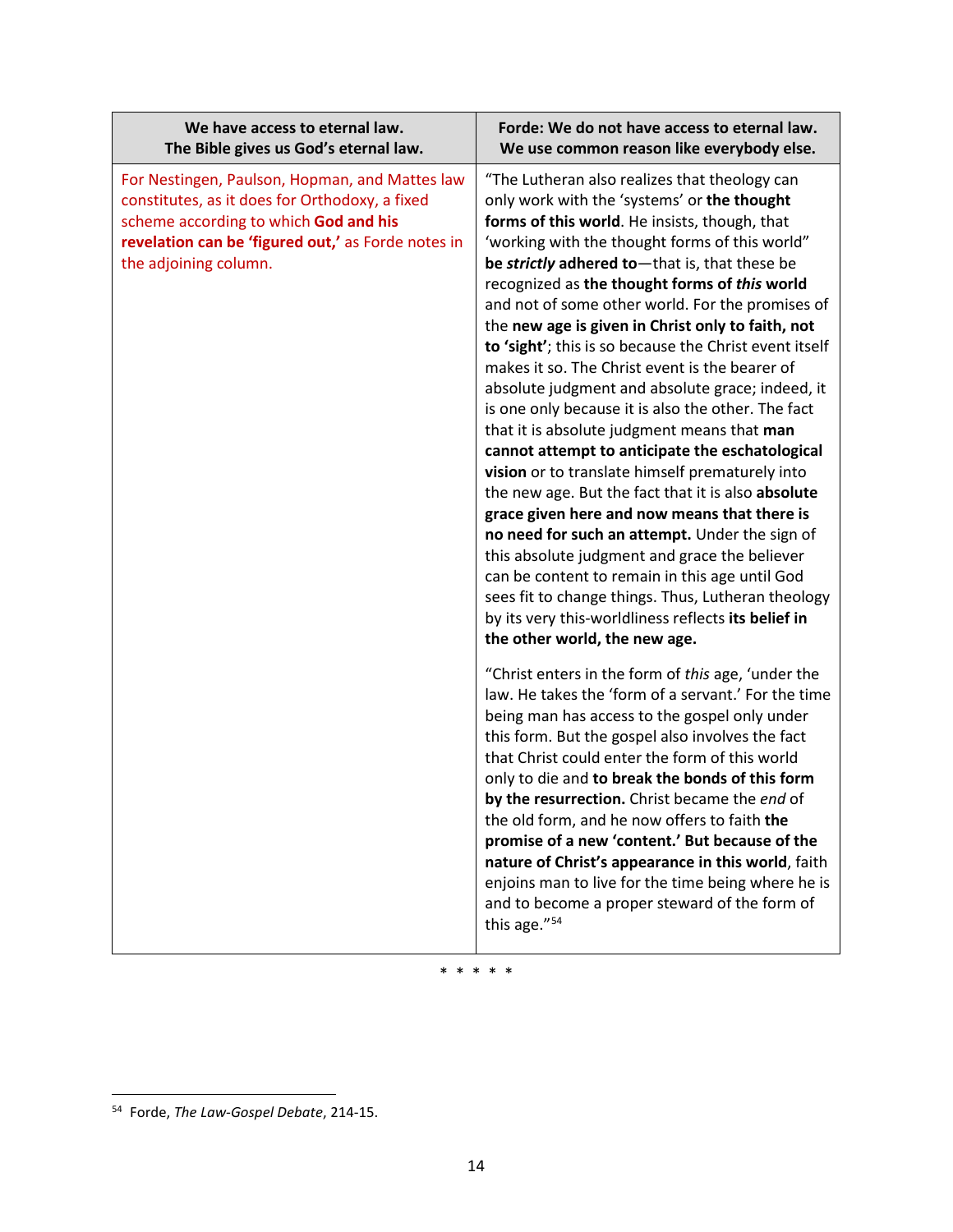### <span id="page-14-0"></span>**6. The third use of the law**

| Yes to third use of the law                                                                                                                                                                                                                                                                                                                                                                                                                                                                                                                                                                                                                                                                                                                                                                                                                                                                                                                                                                                                                                                                                                                                                                                                                                                                                       | Forde: No third use of law                                                                                                                                                                                                                                                                                                                                                                                                                                                                                                                                                                                                                                                                                                                                                                                                                                                                                                                                                                                                                                                                                                                                                                                                                                            |
|-------------------------------------------------------------------------------------------------------------------------------------------------------------------------------------------------------------------------------------------------------------------------------------------------------------------------------------------------------------------------------------------------------------------------------------------------------------------------------------------------------------------------------------------------------------------------------------------------------------------------------------------------------------------------------------------------------------------------------------------------------------------------------------------------------------------------------------------------------------------------------------------------------------------------------------------------------------------------------------------------------------------------------------------------------------------------------------------------------------------------------------------------------------------------------------------------------------------------------------------------------------------------------------------------------------------|-----------------------------------------------------------------------------------------------------------------------------------------------------------------------------------------------------------------------------------------------------------------------------------------------------------------------------------------------------------------------------------------------------------------------------------------------------------------------------------------------------------------------------------------------------------------------------------------------------------------------------------------------------------------------------------------------------------------------------------------------------------------------------------------------------------------------------------------------------------------------------------------------------------------------------------------------------------------------------------------------------------------------------------------------------------------------------------------------------------------------------------------------------------------------------------------------------------------------------------------------------------------------|
| Nestingen: "In the grip of the Gospel, believers<br>do joyfully without the Law what the Law<br>requires." <sup>55</sup> ["What the law requires" implies the<br>Law is an eternal moral order.]                                                                                                                                                                                                                                                                                                                                                                                                                                                                                                                                                                                                                                                                                                                                                                                                                                                                                                                                                                                                                                                                                                                  | "The idea of law as an eternal ideal and the<br>'third use' of the law go hand in hand. For if the<br>law is the eternal ideal, it stands to reason that<br>this must be man's guide even after<br>justification." <sup>62</sup>                                                                                                                                                                                                                                                                                                                                                                                                                                                                                                                                                                                                                                                                                                                                                                                                                                                                                                                                                                                                                                      |
| Paulson: "[T]he outward office of the Word that<br>utters the two words of God in perfect clarity:<br>first the Law that tells us exactly what to do and<br>judges us; and then the gospel that tells us<br>precisely what Christ thinks of us-apart from<br>the law." <sup>56</sup> [This is inerrancy in other words.]<br>Paulson: "God giving his heart in Jesus Christ is<br>not a simple matter. It complicates things for us<br>on earth, especially those of us who are trying<br>hard (sometimes) to live according to God's<br>divine plan as revealed in his law."57<br>Mattes: "Indeed, the best presentation of the<br>third use of the Law is to be found in both of<br>Luther's catechisms. Especially the Small<br>Catechism is addressed to Christian youth and<br>families. The presentation of Law there is given<br>not as its civil or political use but as a path in<br>which Christians are to walk. <sup>33</sup> " [Internal<br>footnote 33: "33By presenting the Ten<br><b>Commandments before the Creed in the</b><br>catechisms, Luther situations Law before Gospel<br>in a formal way. However, the content of his<br>interpretation of the Law in both catechisms is<br>clearly that of the third use." <sup>58</sup> [Note that Mattes<br>presumes "the Law" is an eternal ideal.] | "From the eschatological perspective the<br>legitimate concerns badly expressed in the idea<br>of a third use of the law can be sorted out. First,<br>one who has been grasped by the eschatological<br>vision looks on law differently from one who has<br>not. But that is not to say that one sees a 'third'<br>use. What one sees is precisely the difference<br>between law and gospel, so that law can be<br>established in its first two uses this side of the<br>eschaton. Before that vision or when it fades, law<br>is misused as a way of salvation, a means of<br>escape. One does not know the difference<br>between law and gospel.<br>"Second, one grasped by the eschatological<br>vision will recognize the continuing need for the<br>law. But this too does not mean a third use.<br>Rather, just because of 'rebirth' in faith, one will<br>see how much one is a sinner and will be until<br>the end. One will see that one is not yet a<br>'Christian.' One will see precisely that one has no<br>particular advantages over those who are not<br>yet reborn. One will see one's solidarity with the<br>rest of the human race and wait in hope until the<br>end, leaving the heroics and pretensions to<br>spiritual athletes." <sup>63</sup> |
| Mattes: "The third use indicates that very path                                                                                                                                                                                                                                                                                                                                                                                                                                                                                                                                                                                                                                                                                                                                                                                                                                                                                                                                                                                                                                                                                                                                                                                                                                                                   |                                                                                                                                                                                                                                                                                                                                                                                                                                                                                                                                                                                                                                                                                                                                                                                                                                                                                                                                                                                                                                                                                                                                                                                                                                                                       |

<span id="page-14-1"></span><sup>55</sup> Nestingen, "Speaking of the End of the Law," *The Necessary Distinction,* 183.

and presupposes a new motive (the 'new

<span id="page-14-2"></span><sup>56</sup> Paulson, *Luther's Outlaw God*, 2:140.

<span id="page-14-3"></span><sup>57</sup> Mattes and Paulson, "Introduction: Taking the Risk to Proclaim," *The Preached God. Gerhard O. Forde. Proclamation in Word and Sacrament.* Eds. Mark C. Mattes and Steven D. Paulson (Grand Rapids: Eerdmans, 2007) 10.

<span id="page-14-4"></span><sup>58</sup> Mattes, "Properly Distinguishing Law and Gospel as the Pastor's Calling," *The Necessary Distinction*, 132.

<span id="page-14-5"></span><sup>62</sup> Forde, *The Law-Gospel Debate*, 180.

<span id="page-14-6"></span><sup>63</sup> Forde, "Justification and This World," *Christian Dogmatics*, 2:450.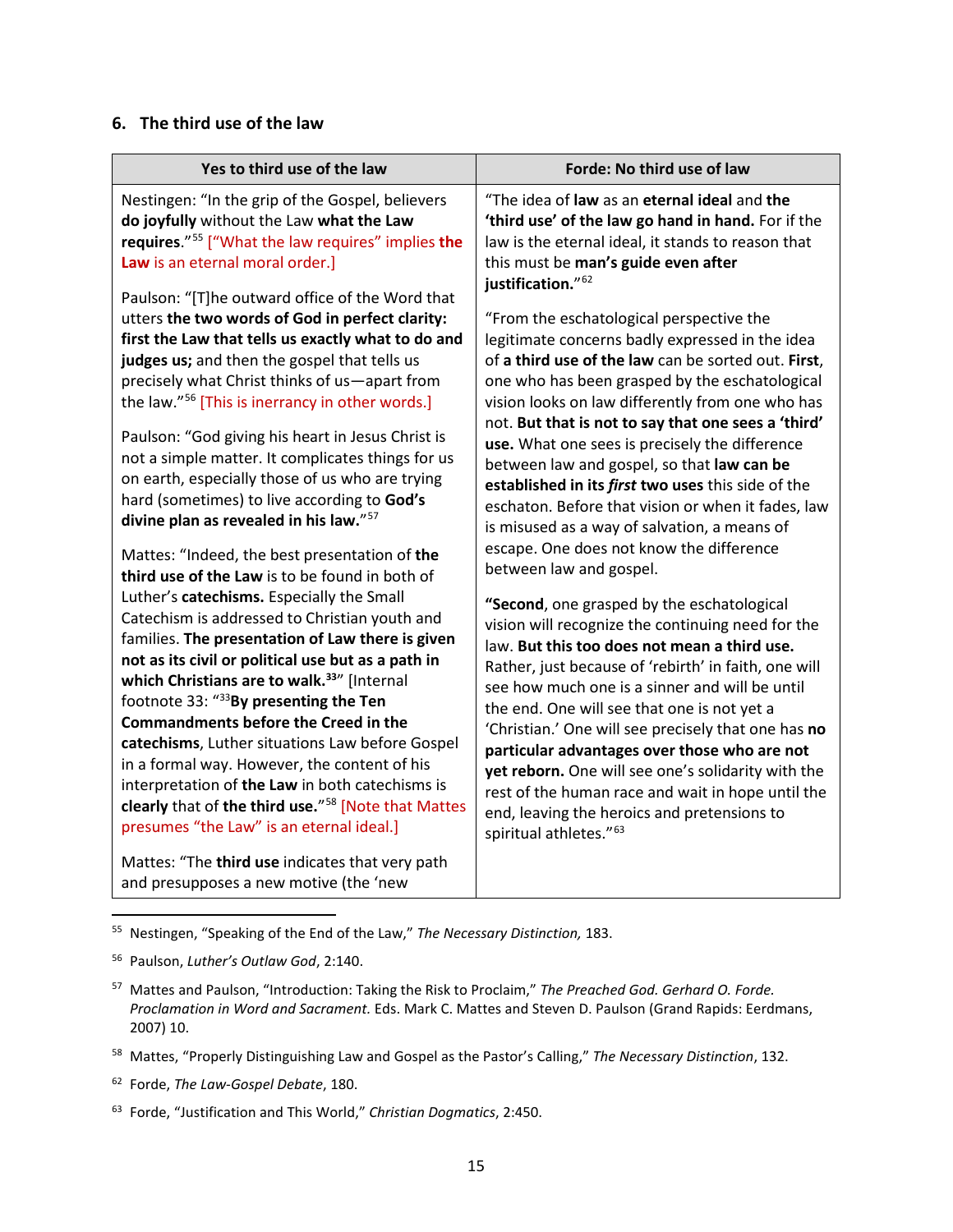| Yes to third use of the law                                                                                                                                                                                                                                                                                                                                                                                                                                                                                                                                                                                                                                                                                                                                                                                                                                                                                                                                                                                                | Forde: No third use of law                                                                                                                                                                                                                                                                                                                                                                                                                                                                                                                                                                                                                                                                                                                                                                                                                                                                                                                                                                                                                                                                                                                                                                                                             |
|----------------------------------------------------------------------------------------------------------------------------------------------------------------------------------------------------------------------------------------------------------------------------------------------------------------------------------------------------------------------------------------------------------------------------------------------------------------------------------------------------------------------------------------------------------------------------------------------------------------------------------------------------------------------------------------------------------------------------------------------------------------------------------------------------------------------------------------------------------------------------------------------------------------------------------------------------------------------------------------------------------------------------|----------------------------------------------------------------------------------------------------------------------------------------------------------------------------------------------------------------------------------------------------------------------------------------------------------------------------------------------------------------------------------------------------------------------------------------------------------------------------------------------------------------------------------------------------------------------------------------------------------------------------------------------------------------------------------------------------------------------------------------------------------------------------------------------------------------------------------------------------------------------------------------------------------------------------------------------------------------------------------------------------------------------------------------------------------------------------------------------------------------------------------------------------------------------------------------------------------------------------------------|
| obedience' as the Augsburg Confession calls it <sup>34</sup> )<br>for walking that path." <sup>59</sup> [Footnote 34: "Article<br>VII." Rather, Article VI is the New Obedience.]<br>Mattes: "The talk of uses of the law, while<br>helpful, is limited in its helpfulness because we<br>are speaking of one reality, law, but this same<br>law has different effects upon sinners, both<br>believers and non-believers." <sup>60</sup> ["one reality,<br>lawthis same law" implies the law is a particular<br>heavenly code]<br>Mattes: "The law is relativized, suspended, in<br>the relation of the believer as believer to God<br>(and only in this relation), since it is through<br>Christ that our conscience relates to God. Given<br>that the Christian as both new and old being, the<br>law remains for the old being as a goad and<br>guide." <sup>61</sup> [The clever alliteration of "goad and<br>guide" reflects an Orthodox view of law as an<br>eternal order, a view not shared by Luther or<br>Forde.] | "Only when faith accepts the fact that Christ is<br>the end of the law is law put in its proper<br>perspective, for only then will man realize what it<br>means to live in this world under the sign of the<br>eschatological limit and promise. The gospel<br>means that man's entire hope is given in Jesus<br>Christ; because of this, man can live in faith in<br>this world and apply himself to being a proper<br>steward of God's law.<br>"This means that in the Lutheran view law is, in<br>the good sense of the word, 'natural.' That is to<br>say for faith law is divested of its supernatural<br>pretensions and limited to this age. Law is the<br>theological term denoting the manner in which<br>God relates himself to this age. Law is the 'form'<br>of this age. This explains the Lutheran tendency<br>to limit law to the first two uses-civil and<br>theological. The law gives form to this age and it<br>accuses the sinner. As such it is an existential<br>power which will continue to accuse as long as<br>man remains in his sin. Only a living faith in<br>Christ as the end of the law can hold the law in<br>its proper perspective. Faith alone makes and<br>keeps the law 'natural." <sup>64</sup> |

<span id="page-15-1"></span><span id="page-15-0"></span><sup>59</sup> Mattes, "Properly Distinguishing Law and Gospel as the Pastor's Calling," 133.

<span id="page-15-2"></span><sup>60</sup> Mattes, "Beyond the Impasse: Re-examining the Third Use of the Law," *Concordia Theological Quarterly* 69, 278.

<span id="page-15-3"></span><sup>61</sup> Mattes, "Beyond the Impasse: Re-examining the Third Use of the Law," 282-83.

<span id="page-15-4"></span><sup>64</sup> Forde, *The Law-Gospel Debate,* 211.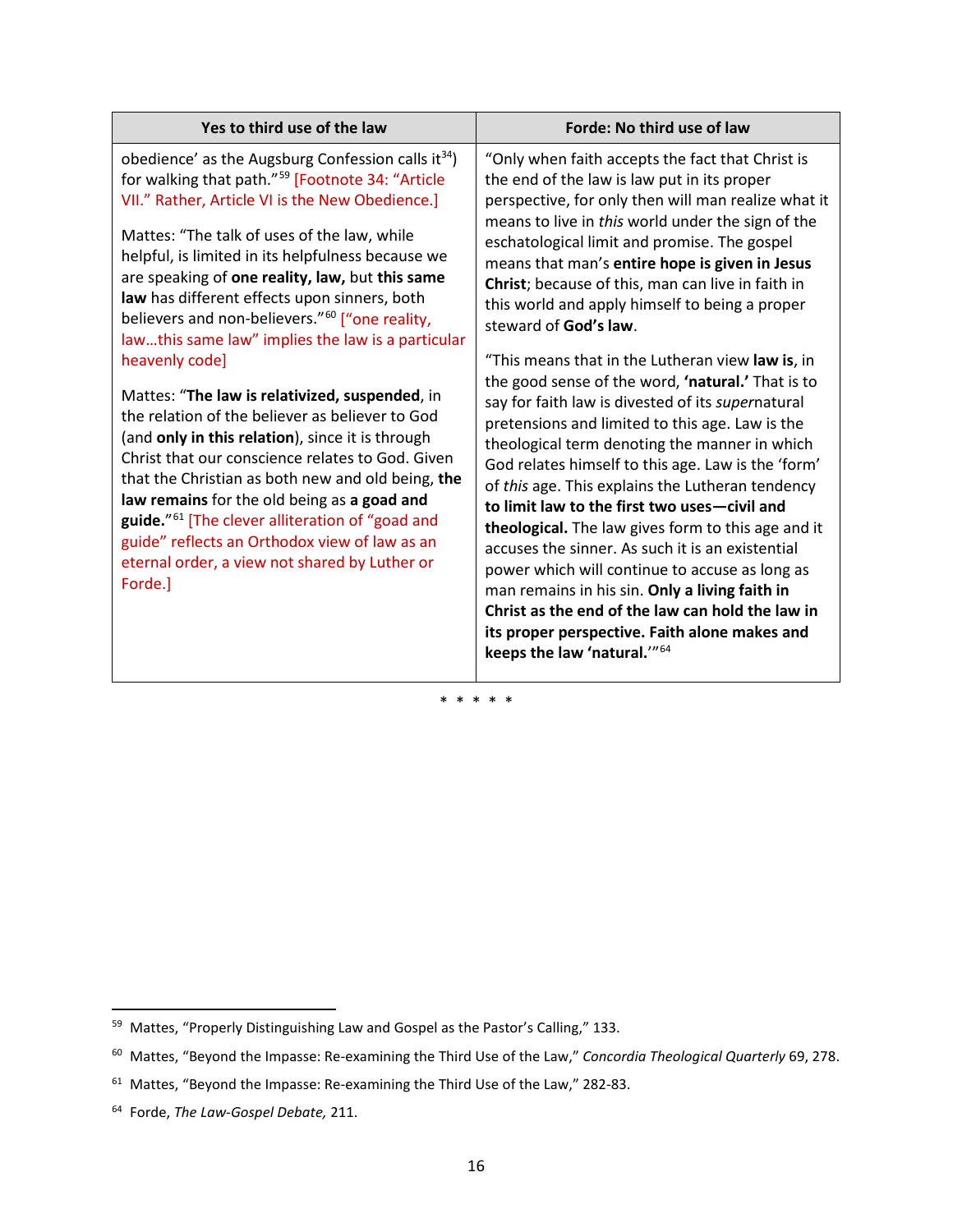| Spontaneity means joyfully doing what eternal<br>law requires                                                                                                                                                                                                                                                                                                                                                                                                                                                                                                                                                                                                                                                                                                                                                                                                                                                                                                                                                                                                                                    | Forde: The Christian sees the law for what it is,<br>natural, variable, not a means of salvation, but a<br>means for fighting evil in this world.                                                                                                                                                                                                                                                                                                                                                                                                                                                                                                                                                                                                                                                                                                                                                                                               |
|--------------------------------------------------------------------------------------------------------------------------------------------------------------------------------------------------------------------------------------------------------------------------------------------------------------------------------------------------------------------------------------------------------------------------------------------------------------------------------------------------------------------------------------------------------------------------------------------------------------------------------------------------------------------------------------------------------------------------------------------------------------------------------------------------------------------------------------------------------------------------------------------------------------------------------------------------------------------------------------------------------------------------------------------------------------------------------------------------|-------------------------------------------------------------------------------------------------------------------------------------------------------------------------------------------------------------------------------------------------------------------------------------------------------------------------------------------------------------------------------------------------------------------------------------------------------------------------------------------------------------------------------------------------------------------------------------------------------------------------------------------------------------------------------------------------------------------------------------------------------------------------------------------------------------------------------------------------------------------------------------------------------------------------------------------------|
| Nestingen: "In the grip of the Gospel, believers<br>do joyfully without the Law what the Law<br>requires." $65$ ["what the Law requires" = the law<br>remains the basic structure of the system]<br>Mattes and Paulson: "Sanctification is not our<br>ascent to God, but God's descent as new being to<br>us - rearranging us to become spontaneously a<br>neighbor to those in need." <sup>66</sup> ["rearranging us to<br>become spontaneously a neighbor" - The                                                                                                                                                                                                                                                                                                                                                                                                                                                                                                                                                                                                                               | "If you lose your 'virtue,' what will protect you<br>then? Luther's advice in such situations was: 'Be<br>a sinner and sin boldly, but believe even more<br>boldly.' The point is not to go out and find some<br>sins to commit. The point is rather not to be<br>deceived by the glitter of ideals, of sanctity and<br>piety, by the quest for the Holy Grail. Christ and<br>Christ alone has dealt with sin and saves<br>sinners."68                                                                                                                                                                                                                                                                                                                                                                                                                                                                                                          |
| obscurity of what is meant by "rearranging us"<br>shows the underlying trouble with the law.]<br>Mattes: "In the noble, indeed royal, freedom of<br>the Christian we may, according to Luther, even<br>seek to develop new Decalogues for serving our<br>neighbor, if need be. <sup>30</sup> Such ethical<br>inventiveness, however, is never arbitrary or self-<br>serving. It is always tied to creation and the<br>fostering of good order and a healthy community<br>in and as creation. Christian freedom must be<br>radically disassociated from the freedom of Kant,<br>Stoicism, Epicureanism, or Utilitarianism,<br>especially in the contemporary forms of these<br>theoriesGiven that the Christian is both a new<br>and old being, the law remains for the old being<br>as a goad and a guide." <sup>67</sup> [For Mattes, the<br>"ethical inventiveness" of Christian freedom is<br>"never arbitrary or self-serving," which implies a<br>capacity to judge actions as well as a purity of<br>motive that is incompatible with the total<br>simultaneity of sin and righteousness.] | "[T]he Christian life will be hidden from this<br>world and inexplicable to it. Sometimes -<br>perhaps most of the time - the Christian life will<br>appear to follow quite ordinary, unspectacular<br>courses, no doubt too ordinary for the world.<br>But sometimes it will appear to go quite<br>contrary to what the world would deem wise,<br>prudent, or even ethical. Why should costly<br>ointment be wasted on Jesus? Would it not be<br>better to sell it and give it to the poor? Should<br>not Jesus' disciples fast like everyone else? Why<br>should one prefer the company of whores and<br>sinners to polite society? Why should a Christian<br>participate in an assassination plot<br>[Bonhoeffer]? The Christian life is tuned to the<br>eschatological vision, not to the virtues and<br>heroics of this world Indeed, the goodness or<br>Christianness of one's life should be hidden<br>even from oneself." <sup>69</sup> |

## **7. The spontaneity of the Christian life = freedom from eternal law.**

<span id="page-16-0"></span><sup>65</sup> Nestingen, "Speaking of the End of the Law," *The Necessary Distinction*, 183.

<span id="page-16-1"></span><sup>66</sup> Mattes and Paulson, "Introduction: Taking the Risk to Proclaim," *The Preached God*, 25.

<span id="page-16-2"></span><sup>67</sup> Mattes, "Beyond the Impasse: Re-examining the Third Use of the Law," *Concordia Theological Quarterly* 69, 282. Internal footnote 30: *LW* 34:112. "Theses Concerning Faith and Law."

<span id="page-16-3"></span><sup>68</sup> Forde, "Christian Life," *Christian Dogmatics*, 2:438.

<span id="page-16-4"></span><sup>69</sup> Forde, "Justification and Sanctification," *Christian Dogmatics*, 2:441.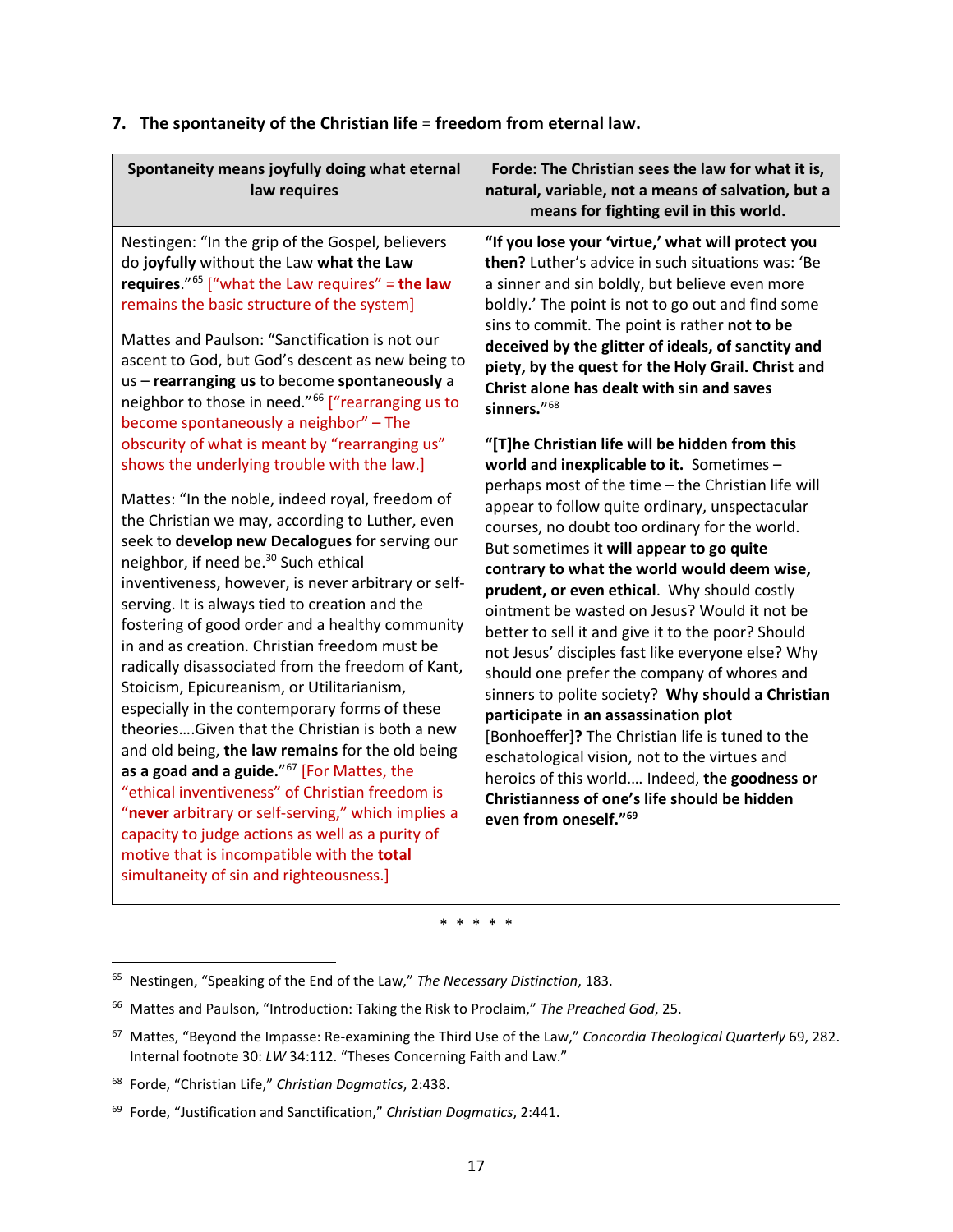# <span id="page-17-0"></span>**8. Law and the** *Book of Concord*

| Book of Concord supports a third use of law                                                                                                                                                                                                                                                                                                                                                                                                                                                                                                                        | Forde on the Book of Concord                                                                                                                                                                                                                                                                                                                                                                                                                                                                                                                                                                                                                                                                                                                                                                                                                                                                                                                                                                                                                                                                                                                                                                                                               |
|--------------------------------------------------------------------------------------------------------------------------------------------------------------------------------------------------------------------------------------------------------------------------------------------------------------------------------------------------------------------------------------------------------------------------------------------------------------------------------------------------------------------------------------------------------------------|--------------------------------------------------------------------------------------------------------------------------------------------------------------------------------------------------------------------------------------------------------------------------------------------------------------------------------------------------------------------------------------------------------------------------------------------------------------------------------------------------------------------------------------------------------------------------------------------------------------------------------------------------------------------------------------------------------------------------------------------------------------------------------------------------------------------------------------------------------------------------------------------------------------------------------------------------------------------------------------------------------------------------------------------------------------------------------------------------------------------------------------------------------------------------------------------------------------------------------------------|
| Mattes: "In the Confessions, it is clear that the<br>law is informative of God's will for old beings<br>who are epistemically blinded by sin. It is also<br>confessionally clear in the Large and Small<br>Catechisms that, as believers, we can look at the<br>law as informative and not solely accusing.<br>Harmonizing the second use of this latter truth,<br>we can affirm that although the law always<br>accuses (lex semper accusat), it does not only<br>accuse."70                                                                                      | "Especially 5 and 6 of the Formula of Concord<br>concern themselves with the functional<br>understanding of law and gospel. Both the<br>Epitome and the Solid Declaration speak of the<br>'office' of the law and define it functionally over<br>against sin.<br>'Everything that preaches about our sin<br>and the wrath of God, no matter how or<br>when it happens, is the proclamation of                                                                                                                                                                                                                                                                                                                                                                                                                                                                                                                                                                                                                                                                                                                                                                                                                                              |
| Mattes: "Naturally, this raises the question of a<br>third use of the Law which has long been in<br>dispute among Lutherans. We should stand with<br>the Book of Concord on this matter. <sup>32</sup> Otherwise<br>there is no way coherently to read apostolic<br>parenesis throughout the New Testament."71<br>["there is no way coherently to read apostolic<br>parenesis throughout the New Testament." The<br>need for coherence comes from the presumption<br>of eternal law. As Forde shows, eternal law and<br>the third use of the law go hand in hand.] | the law. On the other hand, the Gospel is a<br>proclamation that shows and gives nothing<br>but grace and forgiveness in Christ. At the<br>same time it is true and right that the<br>apostles and the preachers of the Gospel,<br>just as Christ himself did, confirm the<br>proclamation of the law and begin with the<br>law in the case of those who as yet neither<br>know their sins nor are terrified by the<br>wrath of God, as he says in John 16:8, 'The<br>Holy Spirit will convince the world of sin<br>because they do not believe in me.' In fact,<br>where is there a more earnest and terrible<br>revelation and preaching of God's wrath<br>over sin than the passion and death of<br>Christ, his own Son? But as long as all this<br>proclaims the wrath of God and terrifies<br>man, it is not yet the Gospel nor Christ's<br>own proclamation, but it is Moses and the<br>law pronounced on the unconverted.'31<br>"This passage is especially interesting because it<br>demonstrates that not content but function<br>decides what law or the office of law is.<br>Everything, no matter how or when it is done,<br>that attacks, accuses, and exposes sin is 'Moses'<br>and performs the office of law. Even, indeed |
|                                                                                                                                                                                                                                                                                                                                                                                                                                                                                                                                                                    | especially, the passion and death of Christ, which<br>would hardly be accounted as law according to<br>content, nevertheless functions as law as long as                                                                                                                                                                                                                                                                                                                                                                                                                                                                                                                                                                                                                                                                                                                                                                                                                                                                                                                                                                                                                                                                                   |

<span id="page-17-1"></span><sup>70</sup> Mattes, "Beyond the Impasse: Re-examining the Third Use of the Law," 277.

<span id="page-17-2"></span><sup>71</sup> Mattes, "Properly Distinguishing Law and Gospel as the Pastor's Calling," *The Necessary Distinction,* 132. Internal footnote 32: "Solid Declaration V."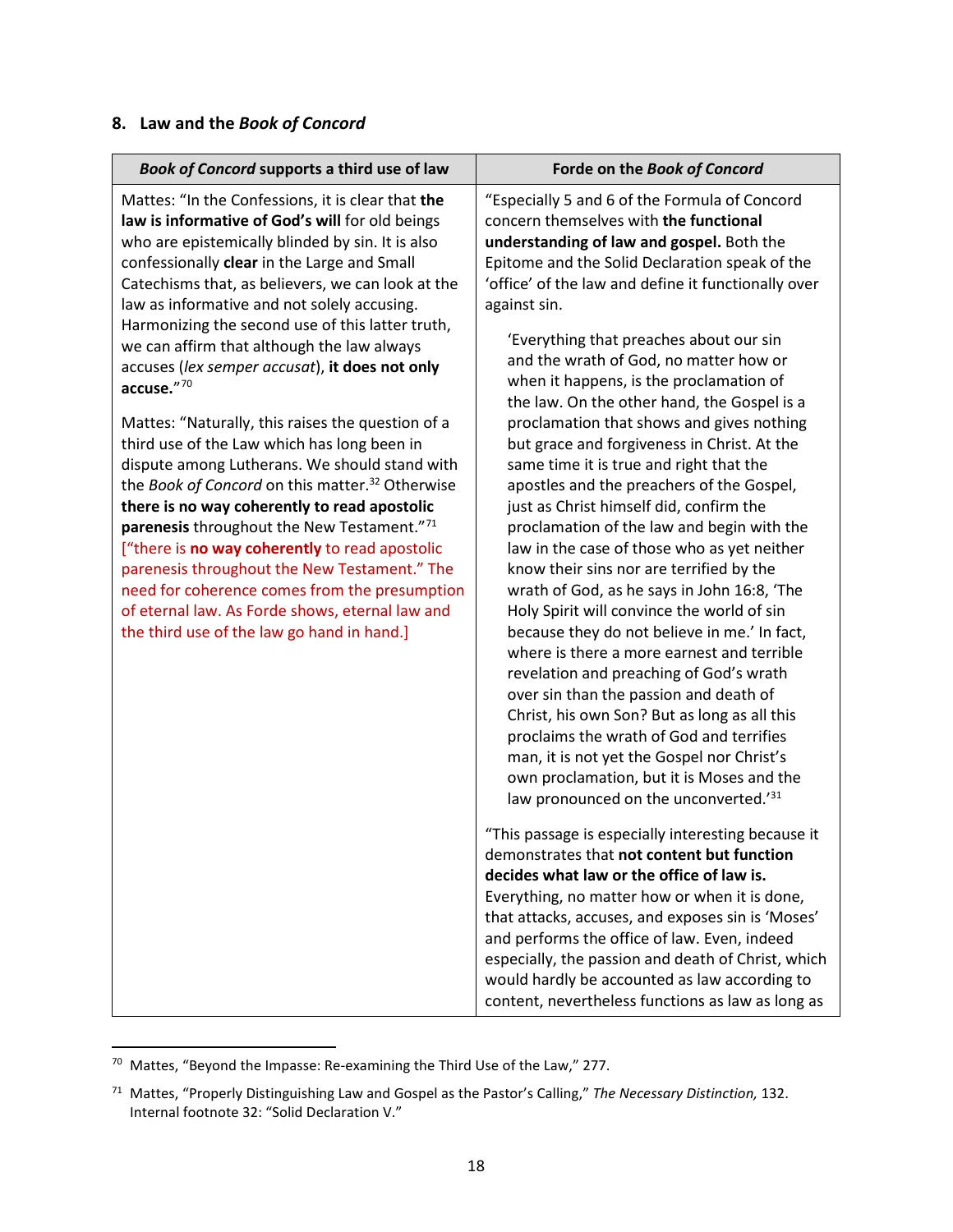| Book of Concord supports a third use of law | Forde on the Book of Concord                                                                                                                                                                                                                                                                                                                        |
|---------------------------------------------|-----------------------------------------------------------------------------------------------------------------------------------------------------------------------------------------------------------------------------------------------------------------------------------------------------------------------------------------------------|
|                                             | it proclaims wrath and terrifies. Here it can<br>clearly be seen that 'law' designates a function<br>of the word of God."72                                                                                                                                                                                                                         |
|                                             | "Formula of Concord (Article 6) vacillates on the<br>issue. On the one hand, it speaks of a third use of<br>the law to be applied to the regenerate, but then<br>it goes on to say it is necessary because<br>regeneration is incomplete in this life. It is an<br>attempt to have it both ways and thus threatens<br>only to obscure the issue."73 |

# <span id="page-18-0"></span>**9. The two kingdoms doctrine is intrinsic to the proper distinction between law and gospel.**

| God's eternal law, summarized in the<br>Decalogue, governs all.                                                                                                                                                                                                                                                                                                                                                                                                                                                                                                                                                                                                                                                                                                                                                                                                                                                                                                                                    | Forde: The Lord governs his left-hand kingdom<br>through human law codes. Common reason is<br>the arbiter in God's left-hand kingdom.                                                                                                                                                                                                                                                                                                                                                                                                                                                                                                                                                                                                                                                                                                                                                                                                                                                                                                                                                    |
|----------------------------------------------------------------------------------------------------------------------------------------------------------------------------------------------------------------------------------------------------------------------------------------------------------------------------------------------------------------------------------------------------------------------------------------------------------------------------------------------------------------------------------------------------------------------------------------------------------------------------------------------------------------------------------------------------------------------------------------------------------------------------------------------------------------------------------------------------------------------------------------------------------------------------------------------------------------------------------------------------|------------------------------------------------------------------------------------------------------------------------------------------------------------------------------------------------------------------------------------------------------------------------------------------------------------------------------------------------------------------------------------------------------------------------------------------------------------------------------------------------------------------------------------------------------------------------------------------------------------------------------------------------------------------------------------------------------------------------------------------------------------------------------------------------------------------------------------------------------------------------------------------------------------------------------------------------------------------------------------------------------------------------------------------------------------------------------------------|
| For Nestingen the decalogue is natural and<br>supernatural law. This makes his theology "a one-<br>membered eternal scheme," or a one-kingdom<br>theology. He makes no mention of the two<br>kingdoms doctrine in his essay in The Necessary<br>Distinction, nor does he mention that the law is<br>human and changing, and that common reason is<br>the proper arbiter in God's left-hand kingdom.<br>For Paulson the decalogue is natural and<br>supernatural law. This makes his theology a "one-<br>membered eternal scheme," or a one-kingdom<br>theology. He makes no mention of the two<br>kingdoms doctrine in his essay in The Necessary<br>Distinction, nor does he mention that the law is<br>human and changing, and that common reason is<br>the proper arbiter in God's left-hand kingdom.<br>For Hopman the decalogue is natural and<br>supernatural law. This makes his theology a "one-<br>membered eternal scheme," or a one-kingdom<br>theology. He makes no mention of the two | "The theological systems which result from these<br>two ways of defining law are also quite different.<br>In the first instance, law 'in its essence' remains<br>the basic structure of the system In the second<br>instance there is a decisive break. The law comes<br>to its end in the eschatological event, the res<br>which the law demands breaks in and brings the<br>law to an end. This means that in place of a one-<br>membered eternal scheme, a two-membered<br>dialectical scheme governs the system. Only by<br>participation in the eschatological event does the<br>law come to its end for the believer. This gives<br>the terminology of the system a basically<br>different thrust, even though that terminology<br>may in many instances be the same."76<br>"The gospel as the unconditional promise of the<br>kingdom humanizes and naturalizes the law. No<br>doubt we can say even that it "contextualizes"<br>the law-as long as we realize that the gospel<br>does this and not just the passage of time or<br>historical expediency. The distinction between |

<span id="page-18-1"></span><sup>72</sup> Forde, "Law in Lutheran Theology," *Justification by Faith. Lutherans and Catholics in Dialogue VII*, 294-95, Internal footnote 31: "FC SD 5:12; BS 955-56; BC 560; WA 15:228."

<span id="page-18-2"></span><sup>73</sup> Forde, "Justification and This World," *Christian Dogmatics*, 2:460.

<span id="page-18-3"></span><sup>76</sup> Forde, *The Law-Gospel Debate*, 185.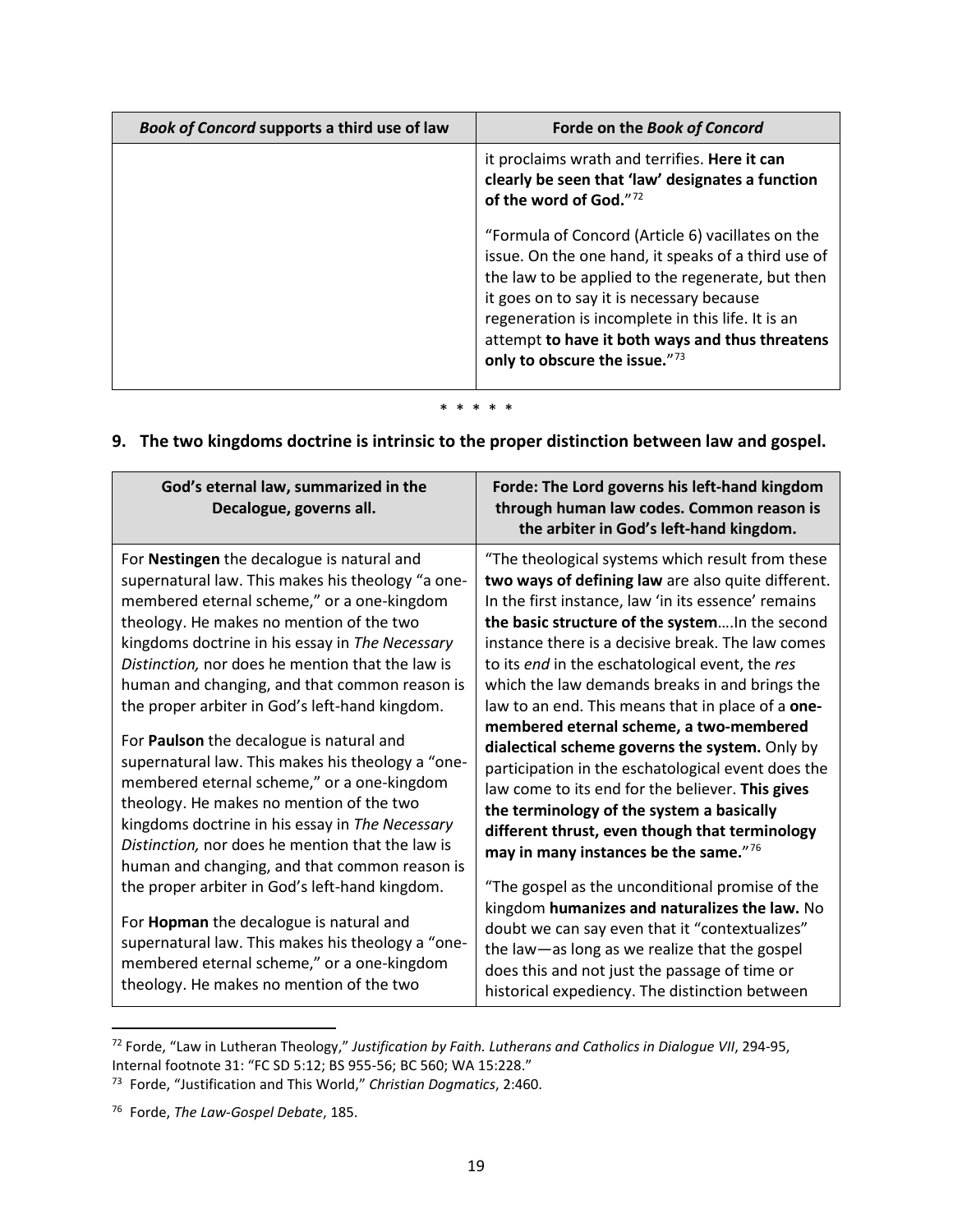| God's eternal law, summarized in the<br>Decalogue, governs all.                                                                                                                                                                                                                                                                                                                                                                                                                                                                                                                                                                                                                                                                                    | Forde: The Lord governs his left-hand kingdom<br>through human law codes. Common reason is<br>the arbiter in God's left-hand kingdom.                                                                                                                                                                                                                                                                                                                                                                                                                                                                                                                                                                            |
|----------------------------------------------------------------------------------------------------------------------------------------------------------------------------------------------------------------------------------------------------------------------------------------------------------------------------------------------------------------------------------------------------------------------------------------------------------------------------------------------------------------------------------------------------------------------------------------------------------------------------------------------------------------------------------------------------------------------------------------------------|------------------------------------------------------------------------------------------------------------------------------------------------------------------------------------------------------------------------------------------------------------------------------------------------------------------------------------------------------------------------------------------------------------------------------------------------------------------------------------------------------------------------------------------------------------------------------------------------------------------------------------------------------------------------------------------------------------------|
| kingdoms in his essay on Forde in The Lutheran                                                                                                                                                                                                                                                                                                                                                                                                                                                                                                                                                                                                                                                                                                     | the two kingdoms or kinds of rule is made                                                                                                                                                                                                                                                                                                                                                                                                                                                                                                                                                                                                                                                                        |
| Forum or in his article on Luther in the                                                                                                                                                                                                                                                                                                                                                                                                                                                                                                                                                                                                                                                                                                           | precisely to foster such humanization."77                                                                                                                                                                                                                                                                                                                                                                                                                                                                                                                                                                                                                                                                        |
| Antinomian Disputations in the Lutheran                                                                                                                                                                                                                                                                                                                                                                                                                                                                                                                                                                                                                                                                                                            | The line between this world and the next is                                                                                                                                                                                                                                                                                                                                                                                                                                                                                                                                                                                                                                                                      |
| Quarterly. Hopman never mentions that the law                                                                                                                                                                                                                                                                                                                                                                                                                                                                                                                                                                                                                                                                                                      | drawn by God's grace. This establishes the world                                                                                                                                                                                                                                                                                                                                                                                                                                                                                                                                                                                                                                                                 |
| is human and changing, nor does he lift up                                                                                                                                                                                                                                                                                                                                                                                                                                                                                                                                                                                                                                                                                                         | as a place under the law in which man can live,                                                                                                                                                                                                                                                                                                                                                                                                                                                                                                                                                                                                                                                                  |
| common reason as the proper arbiter in God's                                                                                                                                                                                                                                                                                                                                                                                                                                                                                                                                                                                                                                                                                                       | work, and hope. It should establish a sphere in                                                                                                                                                                                                                                                                                                                                                                                                                                                                                                                                                                                                                                                                  |
| left-hand kingdom.                                                                                                                                                                                                                                                                                                                                                                                                                                                                                                                                                                                                                                                                                                                                 | which law can be seen as a good rather than a                                                                                                                                                                                                                                                                                                                                                                                                                                                                                                                                                                                                                                                                    |
| For Mattes the decalogue is natural and                                                                                                                                                                                                                                                                                                                                                                                                                                                                                                                                                                                                                                                                                                            | bad thingHope in the world to come creates                                                                                                                                                                                                                                                                                                                                                                                                                                                                                                                                                                                                                                                                       |
| supernatural law. This makes his theology a "one-                                                                                                                                                                                                                                                                                                                                                                                                                                                                                                                                                                                                                                                                                                  | the faith and patience to life in this world; it gives                                                                                                                                                                                                                                                                                                                                                                                                                                                                                                                                                                                                                                                           |
| membered eternal scheme," or a one-kingdom                                                                                                                                                                                                                                                                                                                                                                                                                                                                                                                                                                                                                                                                                                         | this world back to us by relieving us of the                                                                                                                                                                                                                                                                                                                                                                                                                                                                                                                                                                                                                                                                     |
| theology. He makes no mention of the two                                                                                                                                                                                                                                                                                                                                                                                                                                                                                                                                                                                                                                                                                                           | burden of our restless quests. Freedom from the                                                                                                                                                                                                                                                                                                                                                                                                                                                                                                                                                                                                                                                                  |
| kingdoms doctrine in his essay in The Necessary                                                                                                                                                                                                                                                                                                                                                                                                                                                                                                                                                                                                                                                                                                    | world makes us free for it. Just so faith in the                                                                                                                                                                                                                                                                                                                                                                                                                                                                                                                                                                                                                                                                 |
| Distinction, nor does he mention that the law is                                                                                                                                                                                                                                                                                                                                                                                                                                                                                                                                                                                                                                                                                                   | gospel does not despise the law or destroy it,                                                                                                                                                                                                                                                                                                                                                                                                                                                                                                                                                                                                                                                                   |
| human and changing, and that common reason is                                                                                                                                                                                                                                                                                                                                                                                                                                                                                                                                                                                                                                                                                                      | rather it places the law for the first time on a                                                                                                                                                                                                                                                                                                                                                                                                                                                                                                                                                                                                                                                                 |
| the proper arbiter in God's left-hand kingdom.                                                                                                                                                                                                                                                                                                                                                                                                                                                                                                                                                                                                                                                                                                     | solid basis                                                                                                                                                                                                                                                                                                                                                                                                                                                                                                                                                                                                                                                                                                      |
| Hopman: "Luther dealt most directly with the<br>role of the law in the Christian life in the<br>Antinomian Disputations. More than on any<br>other occasion he was forced by the<br>Antinomians, quite late in his life, to praise and<br>support the preaching of the law in the church.<br>Yet even on this occasion Luther repeatedly and<br>consistently limited the law and taught Christian<br>freedom from the law." <sup>74</sup> [For Hopman, as for his<br>older colleagues, natural law is really<br>supernatural law. The law is limited to this life,<br>but not humanized. It remains God's eternal law.<br>In contrast, Forde: "Precisely the proper<br>distinction between law and gospel limits and<br>humanizes the law." $75$ ] | "This world is run by law. When the law is limited<br>by the gospel of God's kingdom to come we can<br>see that it has its proper and just place in the<br>worldWe begin to see that its purpose is not<br>to get us to heaven, but to help to take care of<br>this earth, to be used as a weapon in the battle<br>against the tyranny of the devil. So it was that<br>Luther insisted that governmental officials too<br>were God's magistrates on earth. The political<br>realm is ordained by God in that sense to take<br>care of human beings and to restrain the power<br>of evil and the devil Law belongs to earth, not<br>to heaven. It is natural, not supernatural. It is a<br>servant, not a master. |
|                                                                                                                                                                                                                                                                                                                                                                                                                                                                                                                                                                                                                                                                                                                                                    | "That is why Luther did not speak of law as<br>something static and unchangeable. Laws will<br>and must change in their form as the times<br>demand. Luther, for instance, refused to grant<br>eternal status even to the laws of Moses. They<br>are strictly 'natural,' he said, not unlike the<br>common law of any nation. Men on this earth                                                                                                                                                                                                                                                                                                                                                                  |

<span id="page-19-0"></span><sup>74</sup> Hopman, "Antinomian Disputations and *lex aeterna*," *Lutheran Quarterly* 30, 172.

<span id="page-19-1"></span><sup>75</sup> Forde, "Forensic Justification and the Law in Lutheran Theology," *Justification by Faith. Lutherans and Catholics in Dialogue VII,* 301.

<span id="page-19-2"></span><sup>77</sup> Forde, "Justification and This World," *Christian Dogmatics*, 459.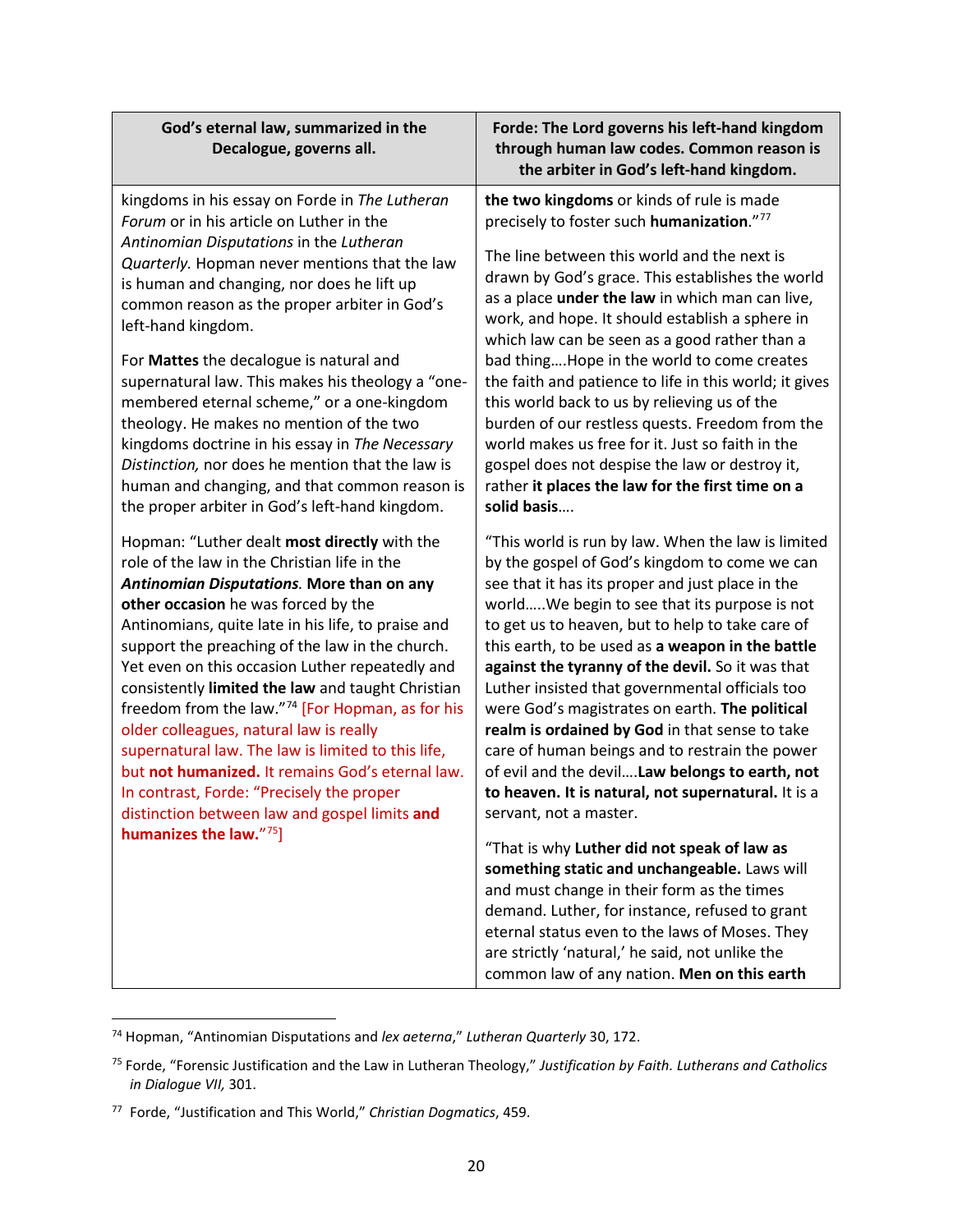| God's eternal law, summarized in the<br>Decalogue, governs all. | Forde: The Lord governs his left-hand kingdom<br>through human law codes. Common reason is<br>the arbiter in God's left-hand kingdom.                                                                                                                                                                                                                                                                                                       |
|-----------------------------------------------------------------|---------------------------------------------------------------------------------------------------------------------------------------------------------------------------------------------------------------------------------------------------------------------------------------------------------------------------------------------------------------------------------------------------------------------------------------------|
|                                                                 | simply don't have access to eternal laws. But<br>men do have the gift of reason and the<br>accumulated wisdom of the ages as well as the<br>Bible. Here is the task for man's reason and<br>created gifts. Once cured of religious and<br>mythological ambitions, they can be put to work<br>as they ought: taking care of men. For in the final<br>analysis, all man's vocations are to be enlisted in<br>the battle against the devil."78 |
|                                                                 | "Law is to be used for political purposes, i.e., for<br>taking care of people here on earth in as good,<br>loving, and just manner as can be managed.<br>Reason, i.e., critical investigation using the best<br>available wisdom and analysis of the concrete<br>human situation in given instances, is to be the<br>arbiter in the political use of the law."79                                                                            |
|                                                                 | "For faith in the end of the law leads to the view<br>that its purpose is to take care of this world, not<br>to prepare for the next. That means we do not<br>possess absolute, unchangeable laws. If the law<br>no longer takes care of this world, it can and<br>must be changed. As even Luther put it, we must<br>write our own decalogue to fit the times."80                                                                          |

<span id="page-20-0"></span><sup>78</sup> Forde, *Where God Meets Man*, 110-12.

<span id="page-20-1"></span><sup>79</sup> Forde, "The Viability of Luther Today," *Word & World* 7 (1987) 27.

<span id="page-20-2"></span><sup>80</sup> Forde, "*Lex semper accusat?* Nineteenth-Century Roots of Our Current Dilemma," *dialog* 9 (1970) 274; *A More Radical Gospel,* 49; and *The Essential Forde. Distinguishing Law and Gospel.* Eds. Nicholas Hopman, Mark C. Mattes, and Steven D. Paulson (Minneapolis: Fortress, 2019) 193.